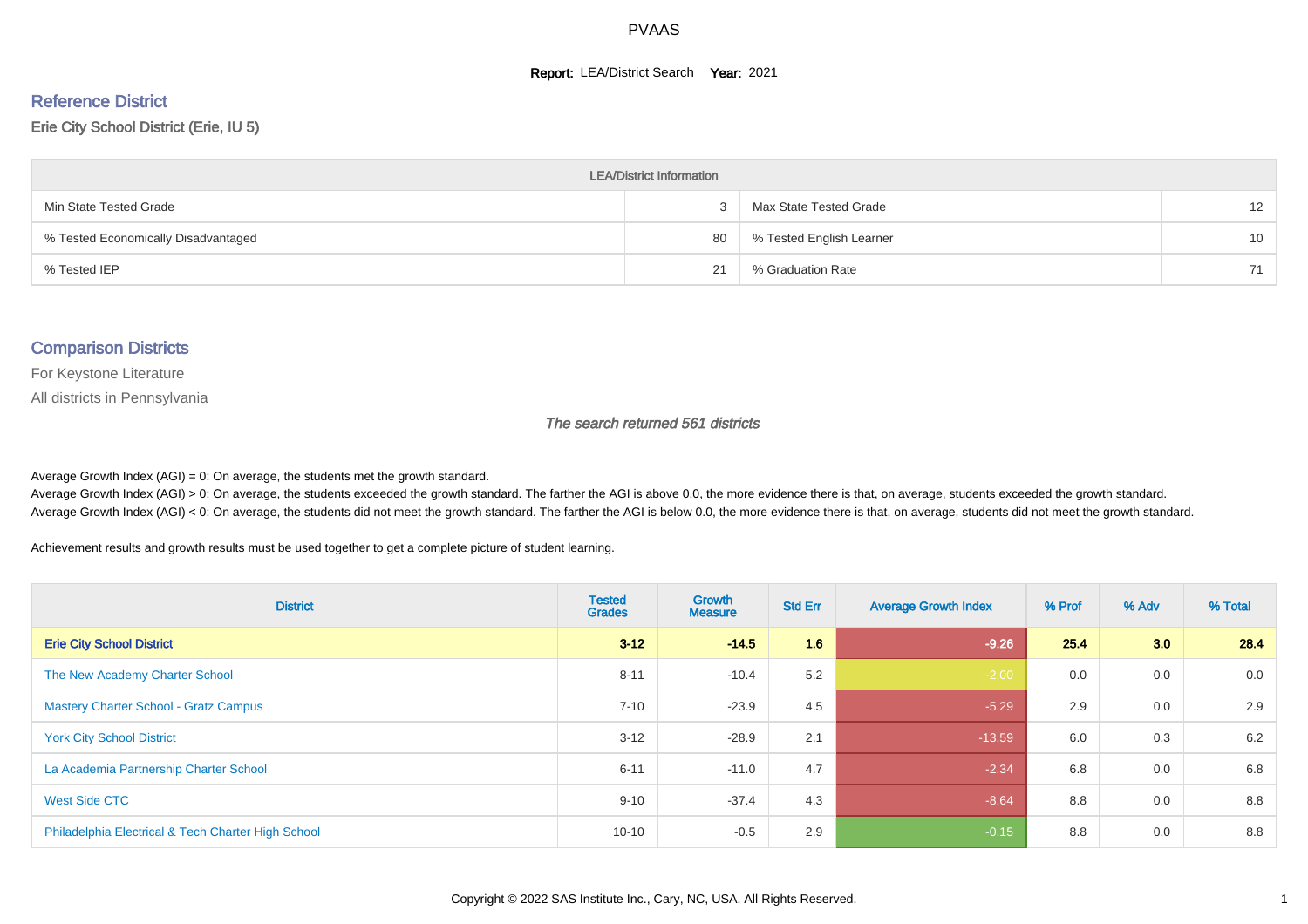| <b>District</b>                                                       | <b>Tested</b><br><b>Grades</b> | <b>Growth</b><br><b>Measure</b> | <b>Std Err</b> | <b>Average Growth Index</b> | % Prof | % Adv   | % Total |
|-----------------------------------------------------------------------|--------------------------------|---------------------------------|----------------|-----------------------------|--------|---------|---------|
| <b>Erie City School District</b>                                      | $3 - 12$                       | $-14.5$                         | 1.6            | $-9.26$                     | 25.4   | 3.0     | 28.4    |
| Esperanza Cyber Charter School                                        | $3 - 11$                       | 7.1                             | 6.1            | 1.16                        | 9.1    | 0.0     | 9.1     |
| <b>Innovative Arts Academy Charter School</b>                         | $6 - 11$                       | $-9.1$                          | 3.7            | $-2.44$                     | 9.5    | 0.0     | 9.5     |
| <b>Aliquippa School District</b>                                      | $3 - 11$                       | $-9.0$                          | 4.2            | $-2.14$                     | 11.0   | $0.0\,$ | 11.0    |
| Propel Charter School - Braddock Hills                                | $3 - 11$                       | $-13.6$                         | 3.6            | $-3.81$                     | 9.7    | 1.6     | 11.3    |
| <b>Clairton City School District</b>                                  | $3 - 11$                       | 3.5                             | 3.7            | 0.95                        | 13.4   | 0.0     | 13.4    |
| <b>Sto-Rox School District</b>                                        | $3 - 10$                       | 6.6                             | 3.7            | 1.80                        | 13.4   | 0.0     | 13.4    |
| People For People Charter School                                      | $3 - 12$                       | 13.3                            | 5.5            | 2.43                        | 13.5   | 0.0     | 13.5    |
| <b>Propel Charter School-Montour</b>                                  | $3 - 10$                       | $-10.7$                         | 3.9            | $-2.71$                     | 13.7   | 0.0     | 13.7    |
| <b>Steelton-Highspire School District</b>                             | $3 - 11$                       | $-11.8$                         | 3.5            | $-3.40$                     | 14.5   | 0.0     | 14.5    |
| <b>Universal Audenried Charter School</b>                             | $9 - 11$                       | $-5.8$                          | 2.4            | $-2.40$                     | 14.6   | 0.0     | 14.6    |
| <b>Chester-Upland School District</b>                                 | $3 - 11$                       | $-0.3$                          | 2.7            | $-0.09$                     | 13.8   | 0.8     | 14.6    |
| <b>Sugar Valley Rural Charter School</b>                              | $3 - 11$                       | $-11.0$                         | 4.5            | $-2.46$                     | 14.9   | 0.0     | 14.9    |
| Preparatory Charter School Of Mathematics, Science, Tech, And Careers | $9 - 10$                       | $-4.0$                          | 2.5            | $-1.59$                     | 15.0   | $0.0\,$ | 15.0    |
| Maritime Academy Charter School                                       | $3 - 10$                       | $-11.4$                         | 3.5            | $-3.29$                     | 15.2   | 0.0     | 15.2    |
| Dr Robert Ketterer Charter School Inc                                 | $6 - 12$                       | 10.1                            | 5.0            | 2.04                        | 14.9   | 0.4     | 15.3    |
| <b>Harrisburg City School District</b>                                | $3 - 11$                       | $-0.4$                          | 2.1            | $-0.19$                     | 15.1   | 0.4     | 15.5    |
| <b>Propel Charter School-Homestead</b>                                | $3 - 11$                       | $-11.7$                         | 4.1            | $-2.84$                     | 15.9   | 0.0     | 15.9    |
| Perseus House Charter School Of Excellence                            | $6 - 11$                       | $-5.2$                          | 3.0            | $-1.72$                     | 16.5   | $0.0\,$ | 16.5    |
| <b>Dauphin County Technical School</b>                                | $9 - 11$                       | $-45.5$                         | 2.6            | $-17.72$                    | 14.4   | 2.5     | 16.9    |
| <b>Lancaster School District</b>                                      | $3 - 12$                       | $-15.8$                         | 1.5            | $-10.90$                    | 14.6   | 2.3     | 16.9    |
| <b>Farrell Area School District</b>                                   | $3 - 11$                       | $-10.4$                         | 4.3            | $-2.41$                     | 19.0   | $0.0\,$ | 19.0    |
| <b>Tech Freire Charter School</b>                                     | $9 - 11$                       | 9.3                             | 2.9            | 3.26                        | 18.0   | 1.1     | 19.1    |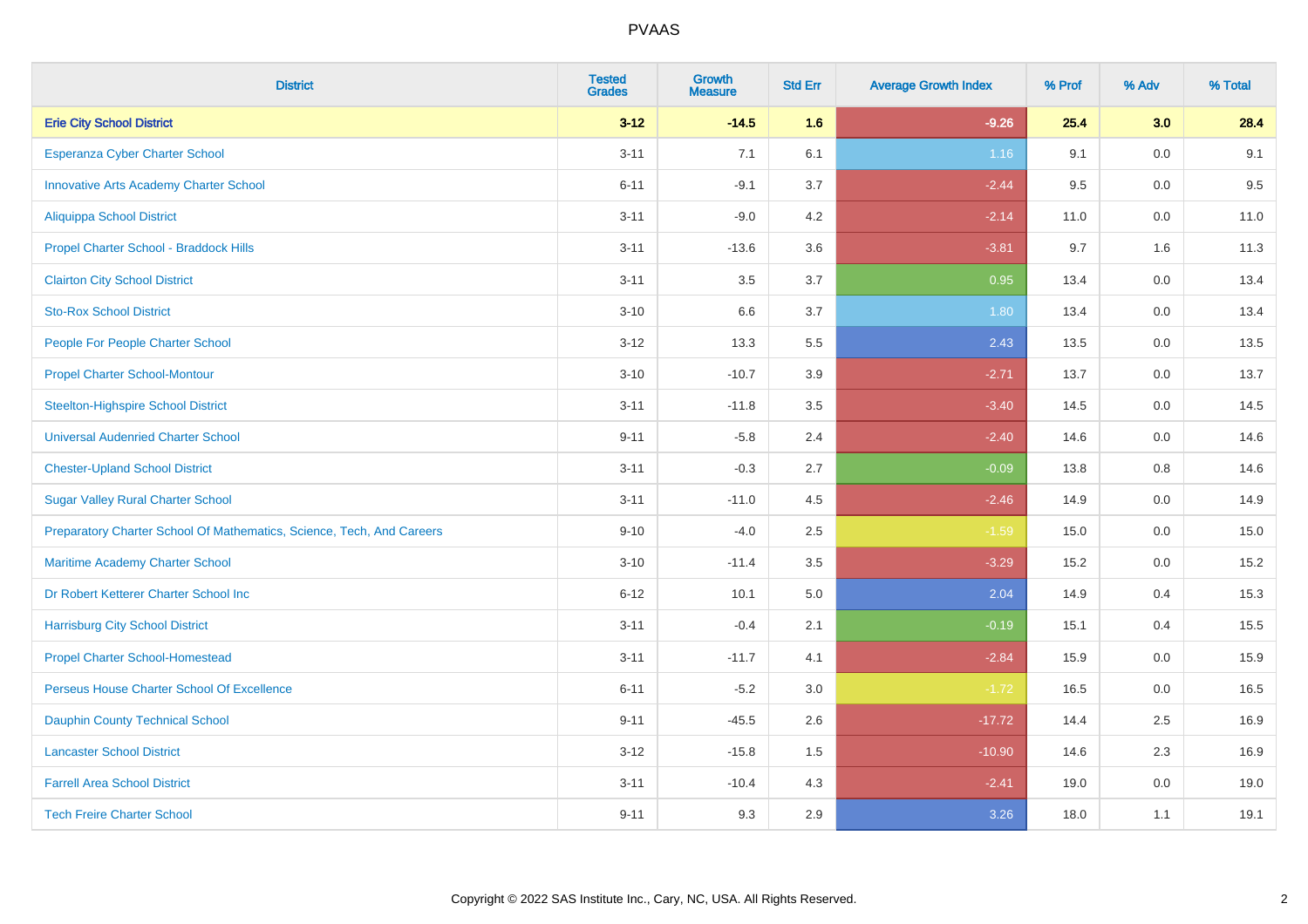| <b>District</b>                                        | <b>Tested</b><br><b>Grades</b> | <b>Growth</b><br><b>Measure</b> | <b>Std Err</b> | <b>Average Growth Index</b> | % Prof | % Adv   | % Total |
|--------------------------------------------------------|--------------------------------|---------------------------------|----------------|-----------------------------|--------|---------|---------|
| <b>Erie City School District</b>                       | $3 - 12$                       | $-14.5$                         | 1.6            | $-9.26$                     | 25.4   | 3.0     | 28.4    |
| <b>Lawrence County CTC</b>                             | $10 - 11$                      | $-21.7$                         | 3.6            | $-6.05$                     | 19.8   | 0.0     | 19.8    |
| <b>Rochester Area School District</b>                  | $3 - 11$                       | $-13.2$                         | 4.6            | $-2.89$                     | 19.5   | 1.3     | 20.8    |
| Multicultural Academy Charter School                   | $9 - 11$                       | 9.5                             | 3.5            | 2.69                        | 22.0   | $0.0\,$ | 22.0    |
| Philipsburg-Osceola Area School District               | $3 - 11$                       | $-24.8$                         | 3.3            | $-7.43$                     | 19.7   | 2.6     | 22.4    |
| <b>Columbia-Montour AVTS</b>                           | $9 - 10$                       | $-12.5$                         | 3.0            | $-4.16$                     | 22.3   | 0.6     | 22.9    |
| Jefferson County-Dubois AVTS                           | $9 - 11$                       | $-16.2$                         | 3.9            | $-4.16$                     | 23.0   | $0.0\,$ | 23.0    |
| <b>Williams Valley School District</b>                 | $3 - 11$                       | $-7.3$                          | 3.4            | $-2.13$                     | 23.2   | 0.0     | 23.2    |
| <b>Chester Charter Scholars Academy Charter School</b> | $3 - 12$                       | 8.4                             | 4.1            | 2.03                        | 23.4   | 0.0     | 23.4    |
| Lincoln Leadership Academy Charter School              | $3 - 12$                       | 14.2                            | 6.4            | 2.22                        | 23.5   | $0.0\,$ | 23.5    |
| <b>Tacony Academy Charter School</b>                   | $3 - 11$                       | $-14.7$                         | 3.0            | $-4.82$                     | 22.4   | 1.8     | 24.1    |
| Mastery Charter School - Shoemaker Campus              | $7 - 10$                       | 4.1                             | 3.0            | 1.34                        | 20.9   | 3.3     | 24.2    |
| Imhotep Institute Charter High School                  | $9 - 11$                       | $-5.3$                          | 5.8            | $-0.92$                     | 25.0   | 0.0     | 25.0    |
| <b>Norristown Area School District</b>                 | $3 - 12$                       | $-12.8$                         | 1.6            | $-7.98$                     | 23.5   | 2.3     | 25.7    |
| <b>Executive Education Academy Charter School</b>      | $3 - 10$                       | $-6.5$                          | 3.1            | $-2.08$                     | 23.7   | 2.2     | 25.8    |
| <b>Greater Johnstown School District</b>               | $3 - 11$                       | $-3.1$                          | 2.6            | $-1.19$                     | 26.1   | 0.0     | 26.1    |
| <b>Lebanon School District</b>                         | $3 - 11$                       | $-1.6$                          | 1.9            | $-0.80$                     | 24.4   | 2.6     | 27.0    |
| <b>Turkeyfoot Valley Area School District</b>          | $3 - 12$                       | $-4.3$                          | 5.6            | $-0.76$                     | 22.0   | 5.1     | 27.1    |
| <b>Reading School District</b>                         | $3 - 11$                       | 10.1                            | 1.4            | 7.25                        | 24.7   | 2.4     | 27.2    |
| Community Academy Of Philadelphia Charter School       | $3 - 11$                       | 5.8                             | 2.7            | 2.12                        | 26.7   | 0.9     | 27.6    |
| Salisbury-Elk Lick School District                     | $3 - 11$                       | $-13.5$                         | 5.9            | $-2.30$                     | 27.8   | 0.0     | 27.8    |
| <b>Shade-Central City School District</b>              | $3 - 11$                       | $-5.9$                          | 4.6            | $-1.28$                     | 27.8   | 0.0     | 27.8    |
| Mastery Charter School - Pickett Campus                | $6 - 10$                       | 5.6                             | 5.7            | 1.00                        | 27.8   | 0.0     | 27.8    |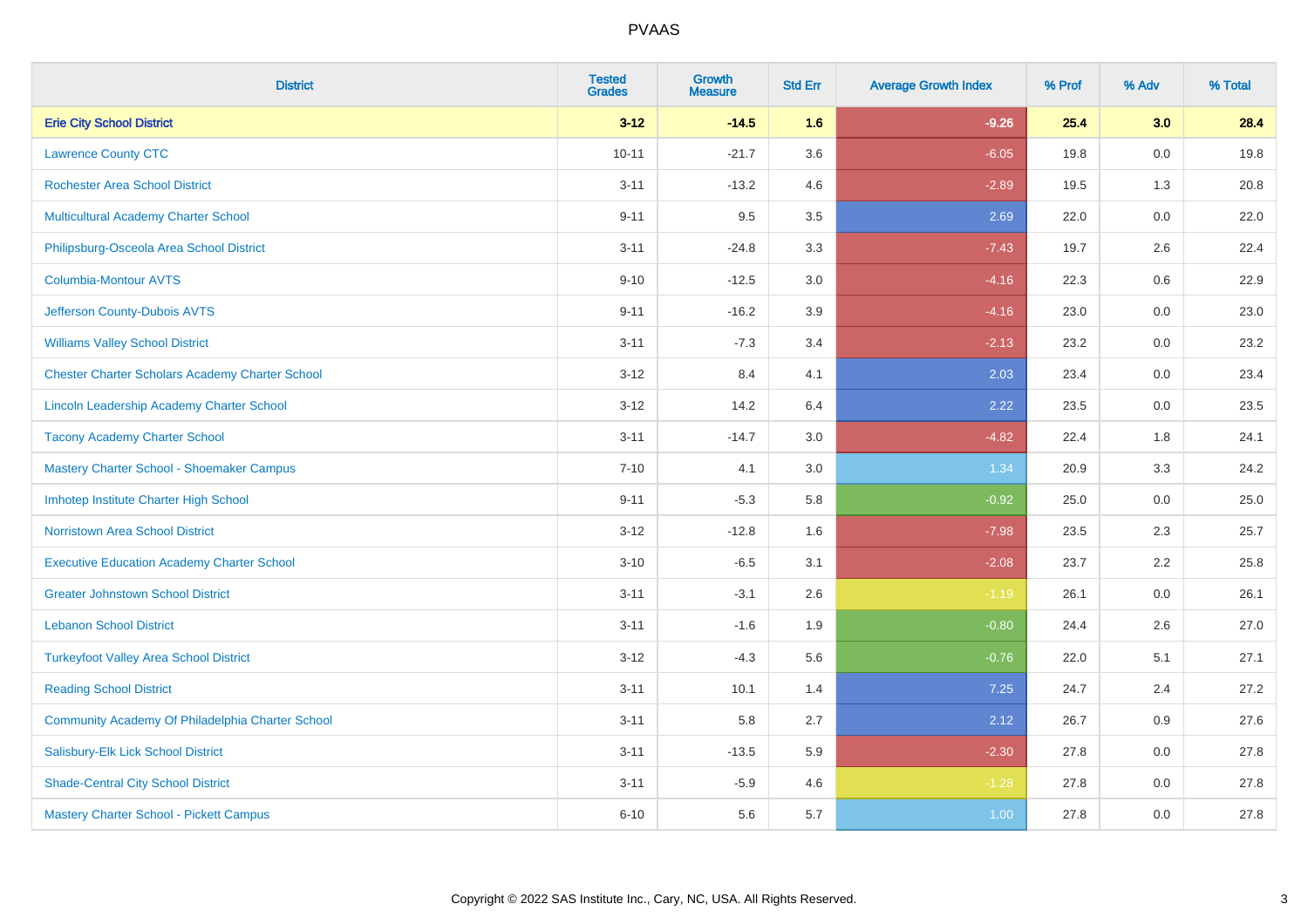| <b>District</b>                                 | <b>Tested</b><br><b>Grades</b> | <b>Growth</b><br><b>Measure</b> | <b>Std Err</b> | <b>Average Growth Index</b> | % Prof | % Adv   | % Total |
|-------------------------------------------------|--------------------------------|---------------------------------|----------------|-----------------------------|--------|---------|---------|
| <b>Erie City School District</b>                | $3 - 12$                       | $-14.5$                         | 1.6            | $-9.26$                     | 25.4   | 3.0     | 28.4    |
| <b>Mahanoy Area School District</b>             | $3 - 10$                       | $-9.0$                          | 3.6            | $-2.49$                     | 26.2   | 1.6     | 27.9    |
| <b>Allentown City School District</b>           | $3 - 12$                       | 5.3                             | 1.4            | 3.88                        | 25.3   | 2.7     | 28.0    |
| <b>Keystone Education Center Charter School</b> | $3 - 12$                       | $-12.9$                         | 5.9            | $-2.19$                     | 28.0   | $0.0\,$ | 28.0    |
| <b>Williamsburg Community School District</b>   | $3 - 11$                       | $-14.3$                         | 4.1            | $-3.48$                     | 28.3   | 0.0     | 28.3    |
| <b>Erie City School District</b>                | $3 - 12$                       | $-14.5$                         | 1.6            | $-9.26$                     | 25.4   | 3.0     | 28.4    |
| <b>Mastery Charter School - Thomas Campus</b>   | $3 - 10$                       | 2.1                             | $6.2\,$        | 0.33                        | 28.6   | $0.0\,$ | 28.6    |
| Urban Pathways 6-12 Charter School              | $6 - 11$                       | 4.8                             | 6.4            | 0.75                        | 28.6   | 0.0     | 28.6    |
| <b>Gillingham Charter School</b>                | $3 - 11$                       | $-4.4$                          | 5.6            | $-0.77$                     | 20.8   | 8.3     | 29.2    |
| <b>Pottstown School District</b>                | $3 - 12$                       | $-4.0$                          | 2.4            | $-1.68$                     | 29.8   | 1.2     | 31.0    |
| Northern Lebanon School District                | $3 - 11$                       | 0.4                             | 2.5            | 0.15                        | 28.0   | 3.0     | 31.0    |
| <b>Columbia Borough School District</b>         | $3 - 12$                       | $-3.1$                          | 3.5            | $-0.89$                     | 29.5   | 1.9     | 31.4    |
| <b>MaST Community Charter School II</b>         | $3 - 10$                       | 4.4                             | 3.2            | 1.37                        | 28.4   | 3.4     | 31.8    |
| <b>KIPP Dubois Charter School</b>               | $9 - 10$                       | 4.7                             | 3.3            | 1.40                        | 31.0   | 1.4     | 32.4    |
| <b>Roberto Clemente Charter School</b>          | $3 - 12$                       | 2.2                             | 4.9            | 0.45                        | 27.5   | 5.0     | 32.5    |
| <b>Washington School District</b>               | $3 - 11$                       | $-4.9$                          | 2.8            | $-1.76$                     | 30.1   | 2.4     | 32.5    |
| Morrisville Borough School District             | $3 - 11$                       | 4.8                             | 4.3            | 1.10                        | 30.2   | 2.3     | 32.6    |
| <b>Penns Manor Area School District</b>         | $3 - 12$                       | $-17.0$                         | 3.7            | $-4.52$                     | 29.7   | 3.1     | 32.8    |
| Esperanza Academy Charter School                | $4 - 11$                       | 4.0                             | 2.5            | 1.61                        | 32.4   | 0.7     | 33.1    |
| Hope For Hyndman Charter School                 | $3 - 11$                       | $-2.0$                          | 6.1            | $-0.32$                     | 33.3   | 0.0     | 33.3    |
| <b>Shenandoah Valley School District</b>        | $3 - 11$                       | 9.7                             | 3.9            | 2.49                        | 28.3   | 5.0     | 33.3    |
| <b>Penn Hills School District</b>               | $3 - 11$                       | $-7.6$                          | 2.6            | $-2.94$                     | 33.1   | 0.7     | 33.8    |
| <b>Blacklick Valley School District</b>         | $3 - 11$                       | 8.0                             | 4.3            | 1.85                        | 34.1   | 0.0     | 34.1    |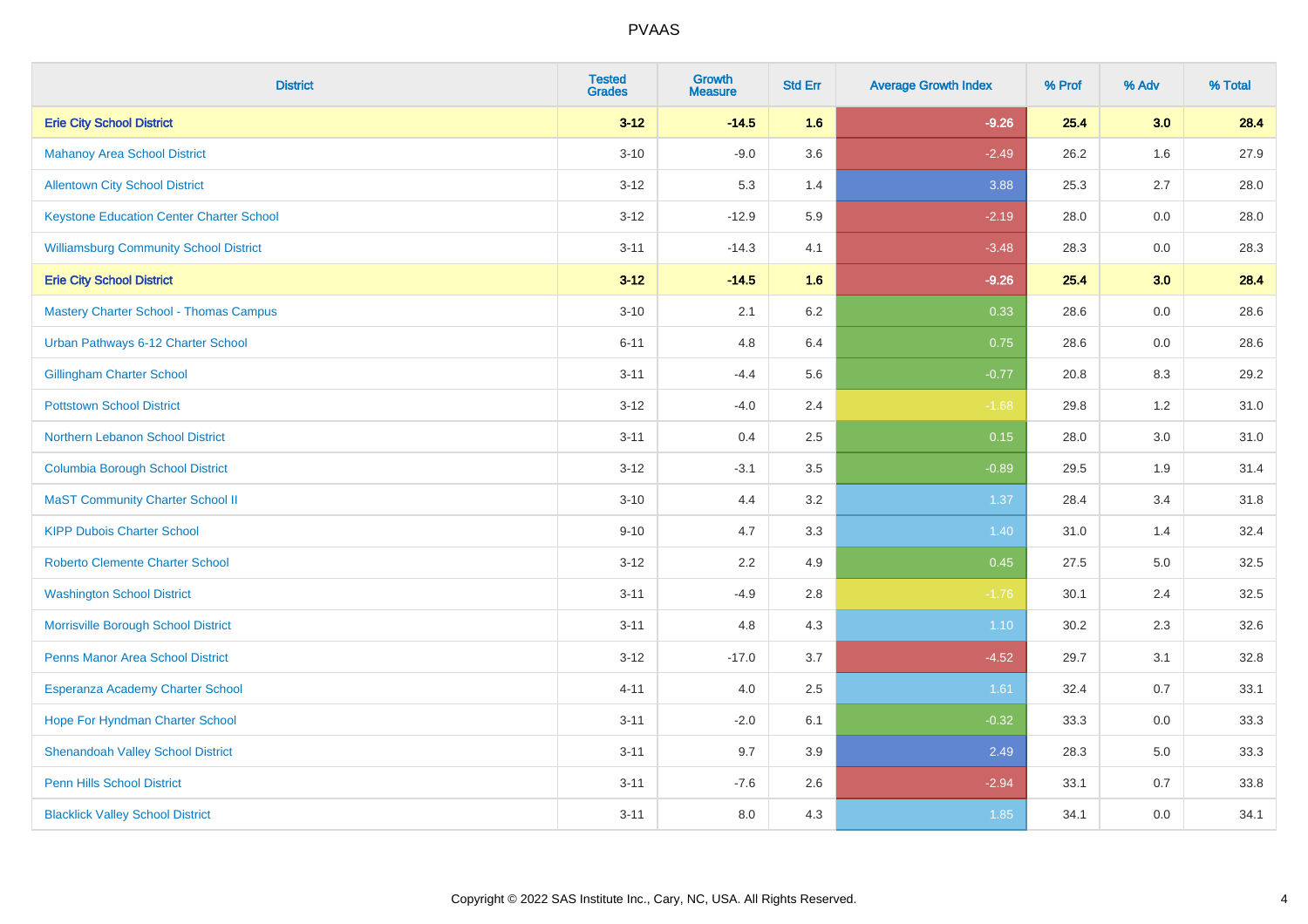| <b>District</b>                                | <b>Tested</b><br><b>Grades</b> | <b>Growth</b><br><b>Measure</b> | <b>Std Err</b> | <b>Average Growth Index</b> | % Prof | % Adv | % Total |
|------------------------------------------------|--------------------------------|---------------------------------|----------------|-----------------------------|--------|-------|---------|
| <b>Erie City School District</b>               | $3 - 12$                       | $-14.5$                         | 1.6            | $-9.26$                     | 25.4   | 3.0   | 28.4    |
| <b>Bristol Township School District</b>        | $3 - 11$                       | $-13.9$                         | 2.0            | $-7.05$                     | 31.0   | 3.7   | 34.7    |
| <b>Marion Center Area School District</b>      | $3 - 10$                       | $-12.0$                         | 3.1            | $-3.87$                     | 33.7   | 1.1   | 34.8    |
| Southern Huntingdon County School District     | $3 - 11$                       | $-12.9$                         | 3.2            | $-3.98$                     | 32.5   | 2.5   | 35.0    |
| <b>Woodland Hills School District</b>          | $3 - 12$                       | 3.2                             | 2.6            | 1.22                        | 31.4   | 3.6   | 35.0    |
| <b>Achievement House Charter School</b>        | $7 - 11$                       | $-0.7$                          | 4.0            | $-0.17$                     | 32.5   | 2.6   | 35.1    |
| <b>Cornell School District</b>                 | $3 - 11$                       | $-1.6$                          | 5.0            | $-0.32$                     | 33.8   | 1.5   | 35.4    |
| <b>Mckeesport Area School District</b>         | $3 - 12$                       | 9.0                             | 2.4            | 3.72                        | 31.0   | 4.5   | 35.5    |
| <b>Mount Union Area School District</b>        | $3 - 10$                       | $-6.1$                          | 3.1            | $-1.97$                     | 32.2   | 3.4   | 35.6    |
| <b>Carbon Career &amp; Technical Institute</b> | $9 - 11$                       | $-5.7$                          | 3.6            | $-1.59$                     | 34.5   | 1.2   | 35.7    |
| <b>Redbank Valley School District</b>          | $3 - 11$                       | $-9.5$                          | 3.4            | $-2.77$                     | 31.5   | 4.9   | 36.4    |
| <b>Carmichaels Area School District</b>        | $3 - 10$                       | $-9.3$                          | 3.3            | $-2.81$                     | 35.1   | 1.4   | 36.5    |
| <b>Bethlehem-Center School District</b>        | $3 - 10$                       | 8.1                             | 3.3            | 2.46                        | 35.1   | 1.4   | 36.5    |
| <b>New Castle Area School District</b>         | $3 - 12$                       | $-6.4$                          | 2.4            | $-2.66$                     | 32.5   | 4.3   | 36.8    |
| <b>Muhlenberg School District</b>              | $3 - 10$                       | 4.0                             | 1.9            | 2.10                        | 34.2   | 2.6   | 36.8    |
| Northern Lehigh School District                | $3 - 12$                       | $-10.4$                         | 2.7            | $-3.82$                     | 28.0   | 9.3   | 37.3    |
| <b>Northeast Bradford School District</b>      | $3 - 10$                       | $-3.1$                          | 4.0            | $-0.78$                     | 33.9   | 3.4   | 37.3    |
| <b>Northern Potter School District</b>         | $3 - 12$                       | $-13.1$                         | 4.6            | $-2.84$                     | 37.5   | 0.0   | 37.5    |
| <b>Port Allegany School District</b>           | $3 - 11$                       | 4.4                             | 3.6            | 1.21                        | 28.1   | 9.4   | 37.5    |
| <b>West Middlesex Area School District</b>     | $3 - 10$                       | $-8.4$                          | 3.8            | $-2.21$                     | 34.9   | 2.8   | 37.6    |
| <b>Big Beaver Falls Area School District</b>   | $3 - 11$                       | $-3.9$                          | 3.3            | $-1.18$                     | 34.1   | 3.5   | 37.6    |
| <b>Forest Area School District</b>             | $3 - 11$                       | $-4.4$                          | 5.4            | $-0.81$                     | 36.2   | 2.1   | 38.3    |
| <b>William Penn School District</b>            | $3 - 12$                       | 8.3                             | 2.1            | 3.99                        | 35.6   | 3.0   | 38.7    |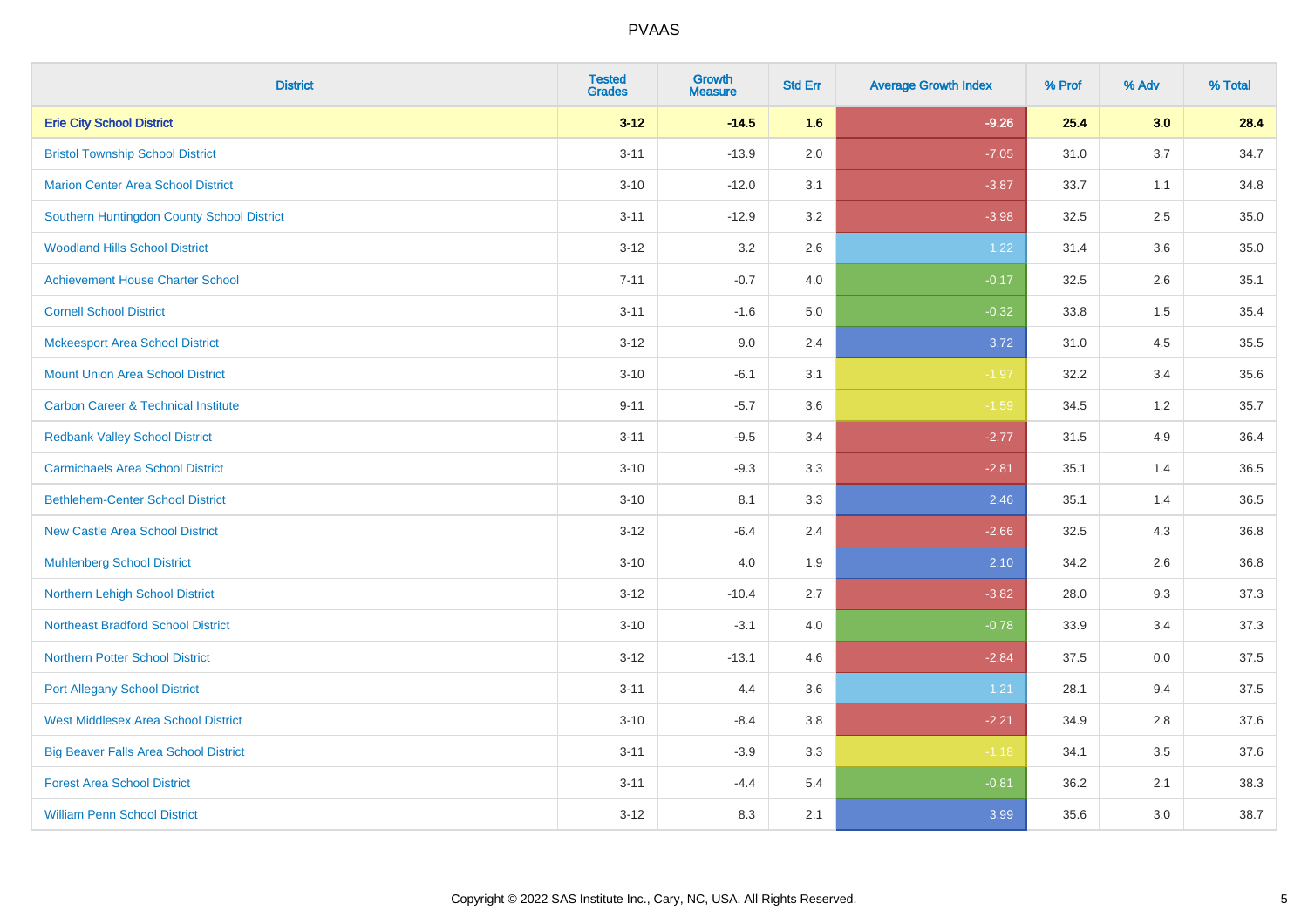| <b>District</b>                            | <b>Tested</b><br><b>Grades</b> | Growth<br><b>Measure</b> | <b>Std Err</b> | <b>Average Growth Index</b> | % Prof | % Adv   | % Total |
|--------------------------------------------|--------------------------------|--------------------------|----------------|-----------------------------|--------|---------|---------|
| <b>Erie City School District</b>           | $3 - 12$                       | $-14.5$                  | 1.6            | $-9.26$                     | 25.4   | 3.0     | 28.4    |
| <b>Frazier School District</b>             | $3 - 11$                       | $-17.2$                  | 3.7            | $-4.70$                     | 37.1   | 1.6     | 38.7    |
| <b>Austin Area School District</b>         | $3 - 11$                       | $-5.7$                   | 6.4            | $-0.90$                     | 33.3   | 5.6     | 38.9    |
| <b>Smethport Area School District</b>      | $3 - 12$                       | 0.6                      | 3.9            | 0.15                        | 37.0   | $1.8\,$ | 38.9    |
| <b>Bucks County Technical High School</b>  | $9 - 10$                       | $-12.0$                  | 2.5            | $-4.84$                     | 35.9   | 3.2     | 39.2    |
| <b>Tulpehocken Area School District</b>    | $3 - 12$                       | $-13.7$                  | 2.8            | $-4.81$                     | 36.7   | 2.8     | 39.4    |
| <b>Shikellamy School District</b>          | $3 - 10$                       | $-22.3$                  | 2.5            | $-8.92$                     | 33.3   | 6.1     | 39.5    |
| <b>Union School District</b>               | $3 - 12$                       | 2.3                      | 4.2            | 0.54                        | 32.6   | 7.0     | 39.5    |
| Lackawanna Trail School District           | $3 - 10$                       | $-21.7$                  | 3.5            | $-6.20$                     | 38.5   | 1.5     | 40.0    |
| <b>Ferndale Area School District</b>       | $3 - 10$                       | $-5.8$                   | 4.3            | $-1.33$                     | 40.0   | 0.0     | 40.0    |
| Mastery Charter High School-Lenfest Campus | $7 - 11$                       | 2.5                      | 5.7            | 0.43                        | 40.0   | 0.0     | 40.0    |
| <b>Tussey Mountain School District</b>     | $3 - 12$                       | 1.5                      | 3.7            | 0.40                        | 38.6   | 1.8     | 40.4    |
| <b>Brownsville Area School District</b>    | $3 - 12$                       | $-7.2$                   | 3.9            | $-1.83$                     | 34.4   | 6.1     | 40.5    |
| South Allegheny School District            | $3 - 11$                       | $-8.8$                   | 3.2            | $-2.70$                     | 40.5   | 0.0     | 40.5    |
| <b>Coatesville Area School District</b>    | $3 - 11$                       | $-4.4$                   | 1.7            | $-2.62$                     | 36.3   | 4.2     | 40.5    |
| Jim Thorpe Area School District            | $3 - 11$                       | $-5.8$                   | 2.7            | $-2.19$                     | 33.3   | 7.4     | 40.7    |
| <b>Wilkes-Barre Area School District</b>   | $3 - 11$                       | 0.1                      | 3.2            | 0.02                        | 35.5   | 5.4     | 40.9    |
| <b>Bristol Borough School District</b>     | $3 - 12$                       | $-4.3$                   | 3.4            | $-1.27$                     | 39.7   | 1.3     | 41.0    |
| <b>Dunmore School District</b>             | $3 - 11$                       | $-7.7$                   | 2.9            | $-2.62$                     | 34.0   | 7.2     | 41.2    |
| <b>Shamokin Area School District</b>       | $3 - 11$                       | $-7.7$                   | 4.8            | $-1.60$                     | 38.1   | 3.2     | 41.3    |
| <b>Tri-Valley School District</b>          | $3 - 10$                       | $-6.4$                   | 4.1            | $-1.57$                     | 37.0   | 4.4     | 41.3    |
| <b>Juniata County School District</b>      | $3 - 12$                       | $-4.9$                   | 2.1            | $-2.26$                     | 38.5   | 2.9     | 41.4    |
| Susquehanna Township School District       | $3 - 12$                       | $-5.8$                   | 2.7            | $-2.17$                     | 36.0   | 5.6     | 41.6    |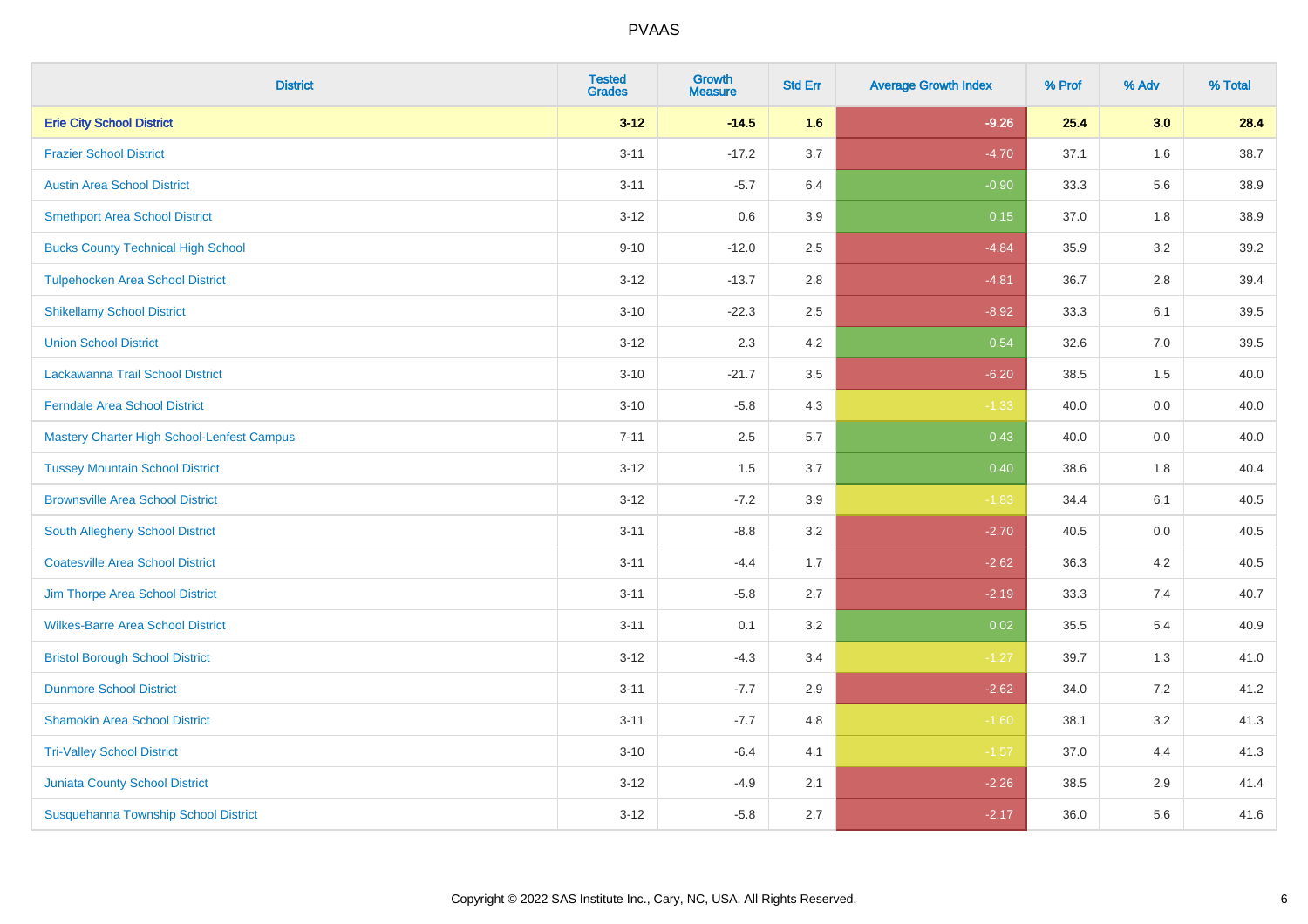| <b>District</b>                                         | <b>Tested</b><br><b>Grades</b> | <b>Growth</b><br><b>Measure</b> | <b>Std Err</b> | <b>Average Growth Index</b> | % Prof | % Adv | % Total |
|---------------------------------------------------------|--------------------------------|---------------------------------|----------------|-----------------------------|--------|-------|---------|
| <b>Erie City School District</b>                        | $3 - 12$                       | $-14.5$                         | 1.6            | $-9.26$                     | 25.4   | 3.0   | 28.4    |
| <b>East Allegheny School District</b>                   | $3 - 11$                       | $-6.3$                          | 3.3            | $-1.87$                     | 31.9   | 9.7   | 41.7    |
| <b>Northwest Area School District</b>                   | $3 - 10$                       | $-10.0$                         | 3.8            | $-2.59$                     | 34.6   | 7.3   | 41.8    |
| <b>Antietam School District</b>                         | $3 - 10$                       | $-4.3$                          | $3.8\,$        | $-1.13$                     | 36.4   | 5.4   | 41.8    |
| <b>Pittsburgh School District</b>                       | $3 - 11$                       | $-3.3$                          | 1.1            | $-3.04$                     | 33.9   | 8.2   | 42.1    |
| <b>Upper Dauphin Area School District</b>               | $3 - 11$                       | $-6.3$                          | 3.2            | $-1.98$                     | 37.4   | 4.8   | 42.2    |
| <b>Warren County School District</b>                    | $3 - 11$                       | $-0.1$                          | 1.8            | $-0.06$                     | 37.2   | 5.3   | 42.6    |
| <b>Minersville Area School District</b>                 | $3 - 11$                       | $-14.4$                         | 3.7            | $-3.90$                     | 39.3   | 3.3   | 42.6    |
| <b>Annville-Cleona School District</b>                  | $3 - 12$                       | $-12.1$                         | 2.7            | $-4.46$                     | 34.9   | 7.8   | 42.6    |
| Center For Student Learning Charter School At Pennsbury | $6 - 12$                       | $-2.9$                          | 6.1            | $-0.47$                     | 42.9   | 0.0   | 42.9    |
| <b>Canton Area School District</b>                      | $3 - 11$                       | $-5.5$                          | 3.2            | $-1.75$                     | 40.7   | 2.3   | 43.0    |
| <b>Wallenpaupack Area School District</b>               | $3 - 11$                       | $-7.1$                          | 2.3            | $-3.09$                     | 40.8   | 2.4   | 43.1    |
| <b>Easton Area School District</b>                      | $3 - 12$                       | $-4.1$                          | 1.4            | $-2.91$                     | 39.9   | 4.0   | 43.9    |
| <b>West Greene School District</b>                      | $3 - 11$                       | $-4.5$                          | 4.3            | $-1.04$                     | 36.6   | $7.3$ | 43.9    |
| <b>Forest City Regional School District</b>             | $3 - 12$                       | $-6.0$                          | 3.0            | $-1.96$                     | 44.1   | 0.0   | 44.1    |
| <b>Blairsville-Saltsburg School District</b>            | $3 - 11$                       | $-8.0$                          | 3.0            | $-2.68$                     | 37.3   | 7.0   | 44.3    |
| Catasauqua Area School District                         | $3 - 12$                       | $-12.1$                         | 3.0            | $-4.00$                     | 36.8   | 7.6   | 44.3    |
| New Kensington-Arnold School District                   | $3 - 11$                       | $-0.4$                          | 3.8            | $-0.10$                     | 40.7   | 3.7   | 44.4    |
| <b>Corry Area School District</b>                       | $3 - 11$                       | $-5.3$                          | 2.6            | $-2.03$                     | 38.5   | 6.0   | 44.5    |
| <b>York Co School Of Technology</b>                     | $9 - 12$                       | $-3.8$                          | 1.7            | $-2.22$                     | 39.1   | 5.6   | 44.7    |
| <b>Southern Fulton School District</b>                  | $3 - 11$                       | $-23.7$                         | 4.4            | $-5.37$                     | 34.2   | 10.5  | 44.7    |
| Pennsylvania Distance Learning Charter School           | $3 - 12$                       | 9.3                             | 4.2            | 2.22                        | 42.2   | 3.1   | 45.3    |
| Philadelphia City School District                       | $3 - 12$                       | 7.5                             | 0.6            | 12.64                       | 38.4   | 7.0   | 45.4    |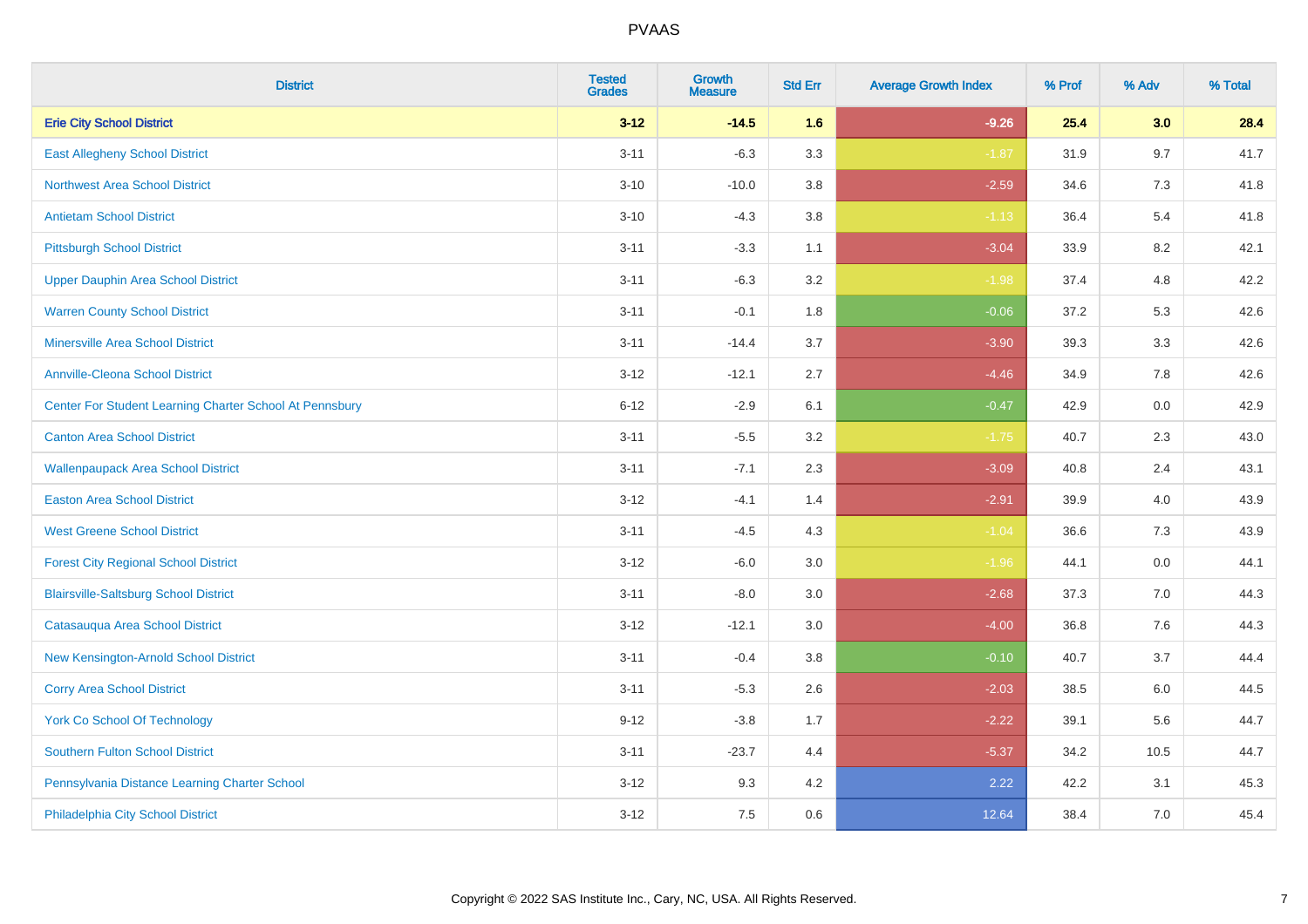| <b>District</b>                          | <b>Tested</b><br><b>Grades</b> | <b>Growth</b><br><b>Measure</b> | <b>Std Err</b> | <b>Average Growth Index</b> | % Prof | % Adv | % Total |
|------------------------------------------|--------------------------------|---------------------------------|----------------|-----------------------------|--------|-------|---------|
| <b>Erie City School District</b>         | $3 - 12$                       | $-14.5$                         | 1.6            | $-9.26$                     | 25.4   | 3.0   | 28.4    |
| <b>Northwestern School District</b>      | $3 - 11$                       | $-24.9$                         | 3.5            | $-7.13$                     | 42.6   | 2.9   | 45.6    |
| <b>Galeton Area School District</b>      | $3 - 11$                       | 2.2                             | 5.3            | 0.42                        | 41.3   | 4.4   | 45.6    |
| <b>Monessen City School District</b>     | $3 - 10$                       | 8.3                             | 4.5            | 1.85                        | 42.9   | 2.9   | 45.7    |
| <b>Muncy School District</b>             | $3 - 11$                       | $-8.1$                          | 3.7            | $-2.21$                     | 42.0   | 3.8   | 45.8    |
| <b>Conneaut School District</b>          | $3 - 12$                       | $-7.5$                          | 2.6            | $-2.91$                     | 38.4   | 7.4   | 45.8    |
| <b>Towanda Area School District</b>      | $3 - 11$                       | 4.0                             | 2.8            | 1.44                        | 39.4   | 6.6   | 46.0    |
| <b>Union City Area School District</b>   | $3 - 12$                       | $-10.2$                         | 3.6            | $-2.87$                     | 42.9   | 3.2   | 46.0    |
| <b>Collegium Charter School</b>          | $3 - 10$                       | 5.9                             | 2.5            | 2.33                        | 38.1   | 7.9   | 46.0    |
| <b>Solanco School District</b>           | $3 - 11$                       | $-11.0$                         | 2.0            | $-5.55$                     | 41.6   | 4.5   | 46.1    |
| <b>Clearfield Area School District</b>   | $3 - 10$                       | $-9.4$                          | 2.6            | $-3.56$                     | 43.0   | 3.1   | 46.1    |
| Mifflinburg Area School District         | $3 - 11$                       | $-15.8$                         | 2.5            | $-6.30$                     | 42.4   | 4.0   | 46.4    |
| <b>Tamaqua Area School District</b>      | $3-12$                         | $-8.2$                          | 2.5            | $-3.24$                     | 44.5   | 1.9   | 46.4    |
| <b>Curwensville Area School District</b> | $3 - 11$                       | $-27.9$                         | 4.1            | $-6.72$                     | 42.5   | 4.1   | 46.6    |
| Harmony Area School District             | $3 - 10$                       | 4.5                             | 6.3            | 0.72                        | 33.3   | 13.3  | 46.7    |
| <b>Fannett-Metal School District</b>     | $3 - 11$                       | $-3.4$                          | 5.1            | $-0.67$                     | 38.7   | 8.1   | 46.8    |
| North Schuylkill School District         | $3 - 11$                       | $-1.0$                          | 2.4            | $-0.42$                     | 41.8   | 5.1   | 46.8    |
| <b>Reach Cyber Charter School</b>        | $3 - 11$                       | 8.1                             | 4.7            | 1.72                        | 42.4   | 4.6   | 47.0    |
| <b>Huntingdon Area School District</b>   | $3 - 11$                       | $-2.0$                          | 2.7            | $-0.72$                     | 36.8   | 10.3  | 47.0    |
| <b>Bensalem Township School District</b> | $3 - 11$                       | 1.6                             | 1.6            | 0.98                        | 38.8   | 8.3   | 47.1    |
| <b>Mount Carmel Area School District</b> | $3 - 11$                       | $-0.6$                          | 3.1            | $-0.18$                     | 45.3   | 2.1   | 47.4    |
| <b>Big Spring School District</b>        | $3 - 11$                       | $-9.8$                          | 2.4            | $-4.00$                     | 38.6   | 8.9   | 47.5    |
| <b>Berwick Area School District</b>      | $3 - 11$                       | $-9.3$                          | 2.6            | $-3.59$                     | 42.1   | 5.5   | 47.6    |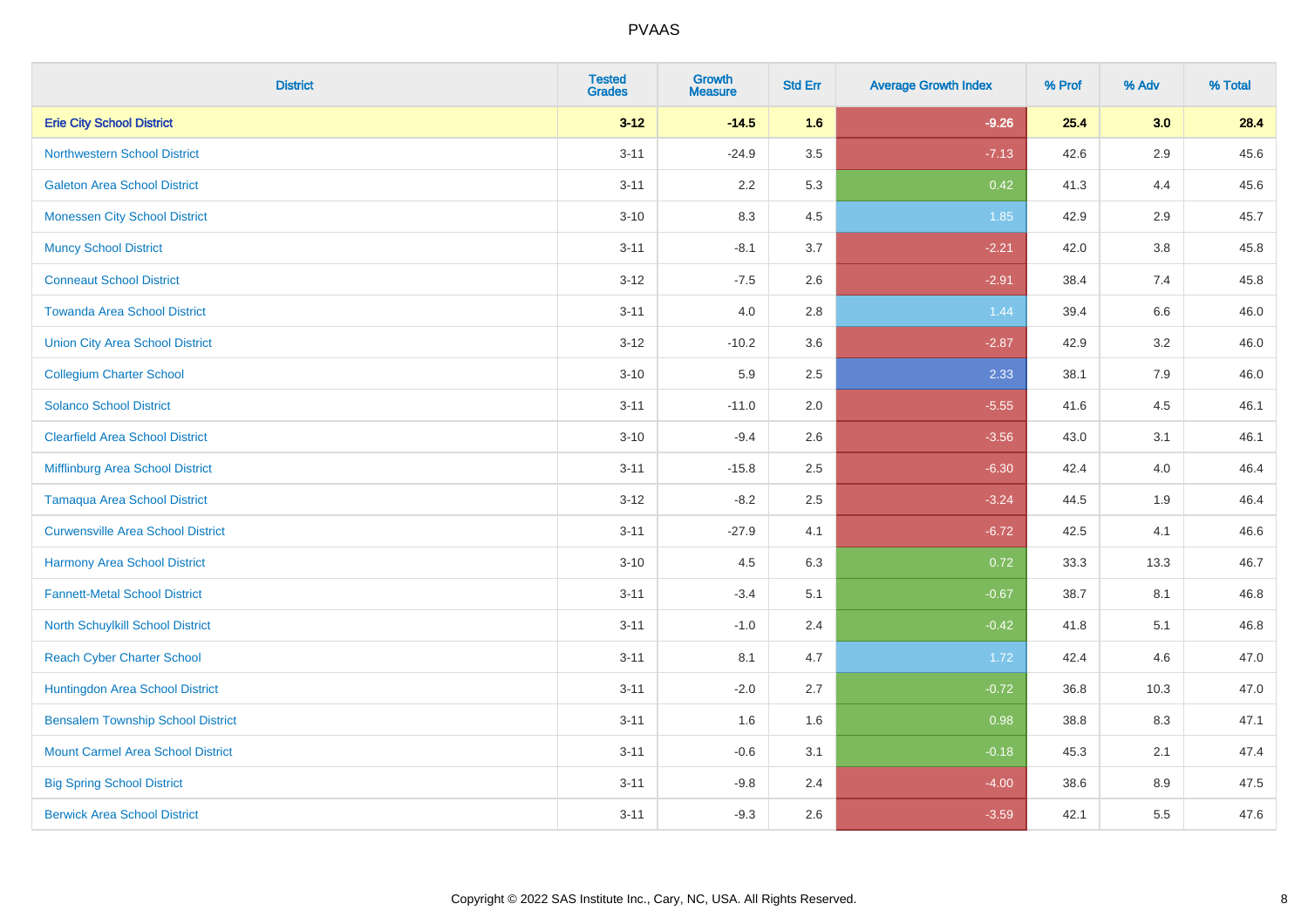| <b>District</b>                         | <b>Tested</b><br><b>Grades</b> | Growth<br><b>Measure</b> | <b>Std Err</b> | <b>Average Growth Index</b> | % Prof | % Adv   | % Total |
|-----------------------------------------|--------------------------------|--------------------------|----------------|-----------------------------|--------|---------|---------|
| <b>Erie City School District</b>        | $3 - 12$                       | $-14.5$                  | 1.6            | $-9.26$                     | 25.4   | 3.0     | 28.4    |
| <b>Pittston Area School District</b>    | $3 - 11$                       | $-10.1$                  | 5.6            | $-1.80$                     | 38.1   | 9.5     | 47.6    |
| <b>Blue Ridge School District</b>       | $3 - 11$                       | $-0.5$                   | 3.6            | $-0.12$                     | 44.6   | 3.1     | 47.7    |
| <b>Juniata Valley School District</b>   | $3 - 11$                       | $-3.9$                   | 3.5            | $-1.10$                     | 44.4   | $3.5\,$ | 47.8    |
| <b>Freedom Area School District</b>     | $3 - 11$                       | $-7.1$                   | 3.0            | $-2.37$                     | 43.8   | 4.2     | 47.9    |
| Jefferson-Morgan School District        | $3 - 10$                       | $-9.9$                   | 4.2            | $-2.35$                     | 43.8   | 4.2     | 47.9    |
| <b>Titusville Area School District</b>  | $3 - 11$                       | $-13.2$                  | 2.6            | $-4.99$                     | 43.2   | 4.8     | 48.0    |
| <b>Highlands School District</b>        | $3 - 11$                       | $-7.4$                   | 2.7            | $-2.76$                     | 44.4   | 3.7     | 48.2    |
| <b>Purchase Line School District</b>    | $3 - 12$                       | 1.7                      | 3.5            | 0.47                        | 43.1   | 5.4     | 48.5    |
| <b>Moshannon Valley School District</b> | $3 - 10$                       | $-7.0$                   | 3.4            | $-2.01$                     | 48.5   | 0.0     | 48.5    |
| <b>Hanover Area School District</b>     | $3 - 11$                       | 2.2                      | 4.6            | 0.48                        | 42.9   | 5.7     | 48.6    |
| <b>Benton Area School District</b>      | $3 - 10$                       | $-9.7$                   | 4.5            | $-2.18$                     | 43.2   | 5.4     | 48.6    |
| <b>City CHS</b>                         | $10 - 11$                      | 13.6                     | 2.7            | 5.12                        | 45.8   | 3.0     | 48.8    |
| <b>Pequea Valley School District</b>    | $3 - 11$                       | $-5.8$                   | 3.2            | $-1.80$                     | 39.8   | 9.1     | 48.9    |
| <b>Troy Area School District</b>        | $3 - 10$                       | $-4.3$                   | 3.4            | $-1.26$                     | 43.2   | 5.7     | 48.9    |
| <b>Warrior Run School District</b>      | $3 - 11$                       | 4.6                      | 3.0            | 1.51                        | 40.9   | 8.1     | 49.0    |
| <b>Bangor Area School District</b>      | $3 - 12$                       | $-0.9$                   | 2.0            | $-0.43$                     | 44.3   | 4.7     | 49.0    |
| <b>West Branch Area School District</b> | $3 - 11$                       | 0.2                      | 3.8            | 0.05                        | 47.2   | 1.9     | 49.1    |
| <b>Scranton School District</b>         | $3 - 12$                       | $-2.9$                   | 2.4            | $-1.22$                     | 45.6   | 3.6     | 49.1    |
| <b>Oxford Area School District</b>      | $3 - 11$                       | $-4.3$                   | 1.9            | $-2.26$                     | 41.3   | 8.0     | 49.3    |
| <b>Keystone Central School District</b> | $3 - 11$                       | $-5.1$                   | 2.0            | $-2.46$                     | 44.7   | 4.6     | 49.4    |
| <b>Kane Area School District</b>        | $3 - 10$                       | $-3.7$                   | 3.2            | $-1.17$                     | 39.5   | 9.9     | 49.4    |
| <b>Agora Cyber Charter School</b>       | $3 - 11$                       | 5.8                      | 2.6            | 2.28                        | 42.8   | 6.6     | 49.4    |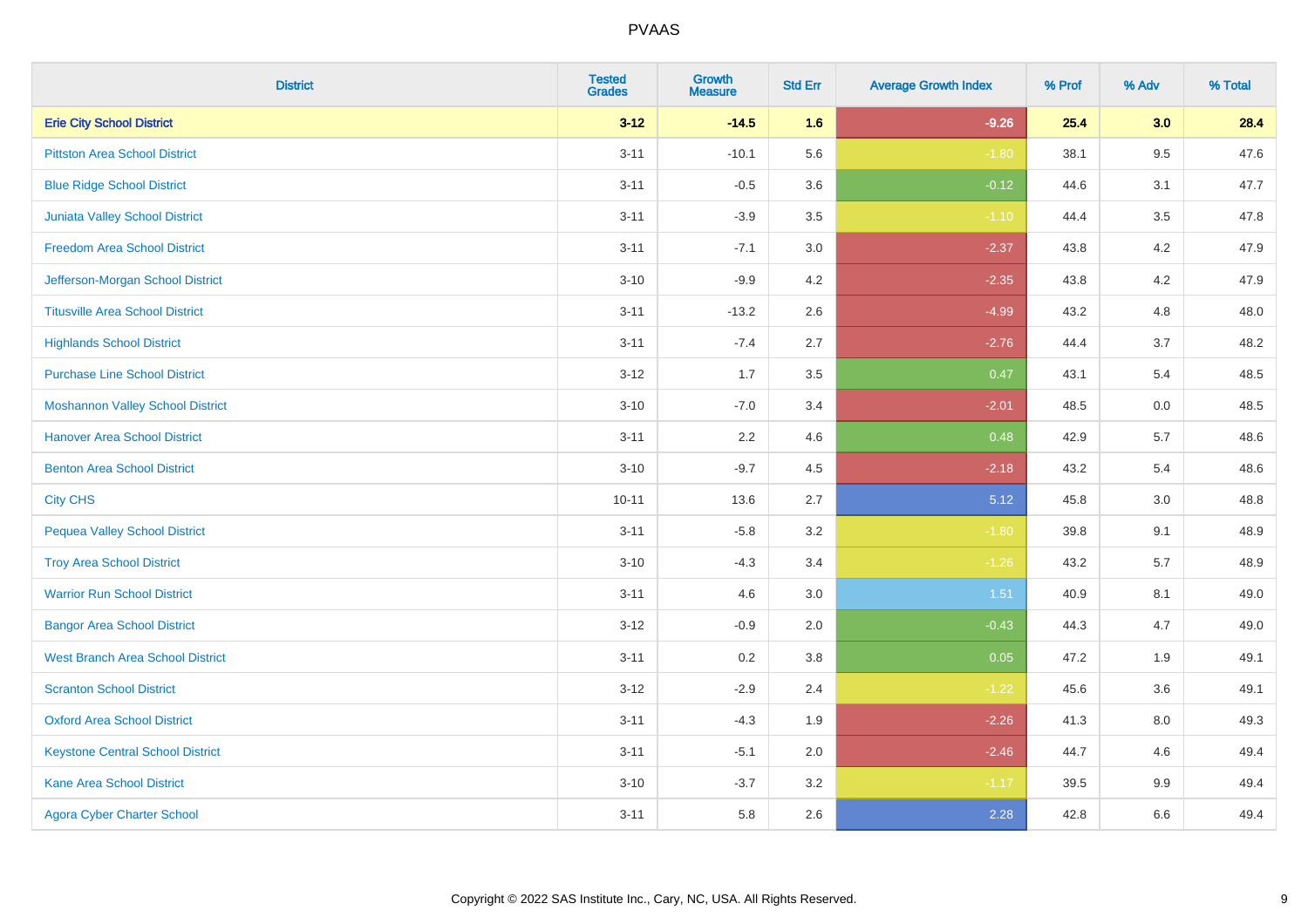| <b>District</b>                               | <b>Tested</b><br><b>Grades</b> | Growth<br><b>Measure</b> | <b>Std Err</b> | <b>Average Growth Index</b> | % Prof | % Adv   | % Total  |
|-----------------------------------------------|--------------------------------|--------------------------|----------------|-----------------------------|--------|---------|----------|
| <b>Erie City School District</b>              | $3 - 12$                       | $-14.5$                  | 1.6            | $-9.26$                     | 25.4   | 3.0     | 28.4     |
| <b>Ringgold School District</b>               | $3 - 11$                       | $-14.7$                  | 2.4            | $-6.04$                     | 41.5   | 7.9     | 49.4     |
| <b>Elk Lake School District</b>               | $3 - 11$                       | $-4.0$                   | 3.3            | $-1.23$                     | 46.2   | 3.3     | 49.4     |
| <b>Westmont Hilltop School District</b>       | $3 - 11$                       | $-4.0$                   | 2.8            | $-1.40$                     | 36.3   | 13.3    | 49.6     |
| <b>Governor Mifflin School District</b>       | $3 - 11$                       | 4.1                      | 1.8            | 2.33                        | 42.5   | 7.2     | 49.7     |
| <b>New Foundations Charter School</b>         | $3 - 11$                       | 5.4                      | 2.2            | 2.41                        | 47.2   | 2.5     | 49.8     |
| Penn-Delco School District                    | $3 - 11$                       | $-6.8$                   | 1.9            | $-3.51$                     | 46.6   | 3.2     | 49.8     |
| <b>West Mifflin Area School District</b>      | $3 - 12$                       | $-12.3$                  | 2.9            | $-4.22$                     | 39.7   | 10.3    | 50.0     |
| <b>Pine Grove Area School District</b>        | $3 - 11$                       | $-7.7$                   | 2.9            | $-2.66$                     | 42.3   | 7.7     | 50.0     |
| South Williamsport Area School District       | $3 - 10$                       | $-5.7$                   | 2.5            | $-2.30$                     | 45.5   | 4.5     | 50.0     |
| <b>Portage Area School District</b>           | $3 - 10$                       | $-8.1$                   | 3.6            | $-2.26$                     | 40.6   | 9.4     | 50.0     |
| Meyersdale Area School District               | $3 - 11$                       | 4.2                      | 4.0            | 1.07                        | 43.1   | 6.9     | 50.0     |
| Mastery Charter School - Hardy Williams       | $3 - 11$                       | 11.4                     | 3.4            | 3.33                        | 44.3   | 5.7     | $50.0\,$ |
| Oil City Area School District                 | $3 - 11$                       | $-2.9$                   | 2.6            | $-1.08$                     | 44.4   | 5.8     | 50.2     |
| <b>Pottsville Area School District</b>        | $3 - 12$                       | 4.4                      | 2.3            | 1.94                        | 44.8   | 5.4     | 50.2     |
| <b>Wattsburg Area School District</b>         | $3 - 11$                       | 6.5                      | 2.7            | 2.43                        | 42.7   | $7.6\,$ | 50.3     |
| <b>Greater Nanticoke Area School District</b> | $3 - 12$                       | 11.2                     | 2.8            | 4.01                        | 38.0   | 12.4    | 50.4     |
| Pocono Mountain School District               | $3 - 12$                       | 6.8                      | 1.5            | 4.62                        | 45.8   | 5.0     | 50.7     |
| <b>Claysburg-Kimmel School District</b>       | $3 - 11$                       | $-5.7$                   | 4.0            | $-1.42$                     | 42.9   | 8.2     | 51.0     |
| <b>Crawford Central School District</b>       | $3 - 11$                       | $-4.7$                   | 2.2            | $-2.15$                     | 40.6   | 10.5    | 51.1     |
| <b>Chichester School District</b>             | $3 - 11$                       | $-2.7$                   | 2.3            | $-1.17$                     | 44.6   | 6.6     | 51.2     |
| Pennsylvania Cyber Charter School             | $3 - 11$                       | 11.6                     | 1.5            | 7.54                        | 46.3   | $5.0\,$ | 51.3     |
| <b>Chambersburg Area School District</b>      | $3 - 11$                       | $-9.5$                   | 1.3            | $-7.20$                     | 42.7   | 8.6     | 51.4     |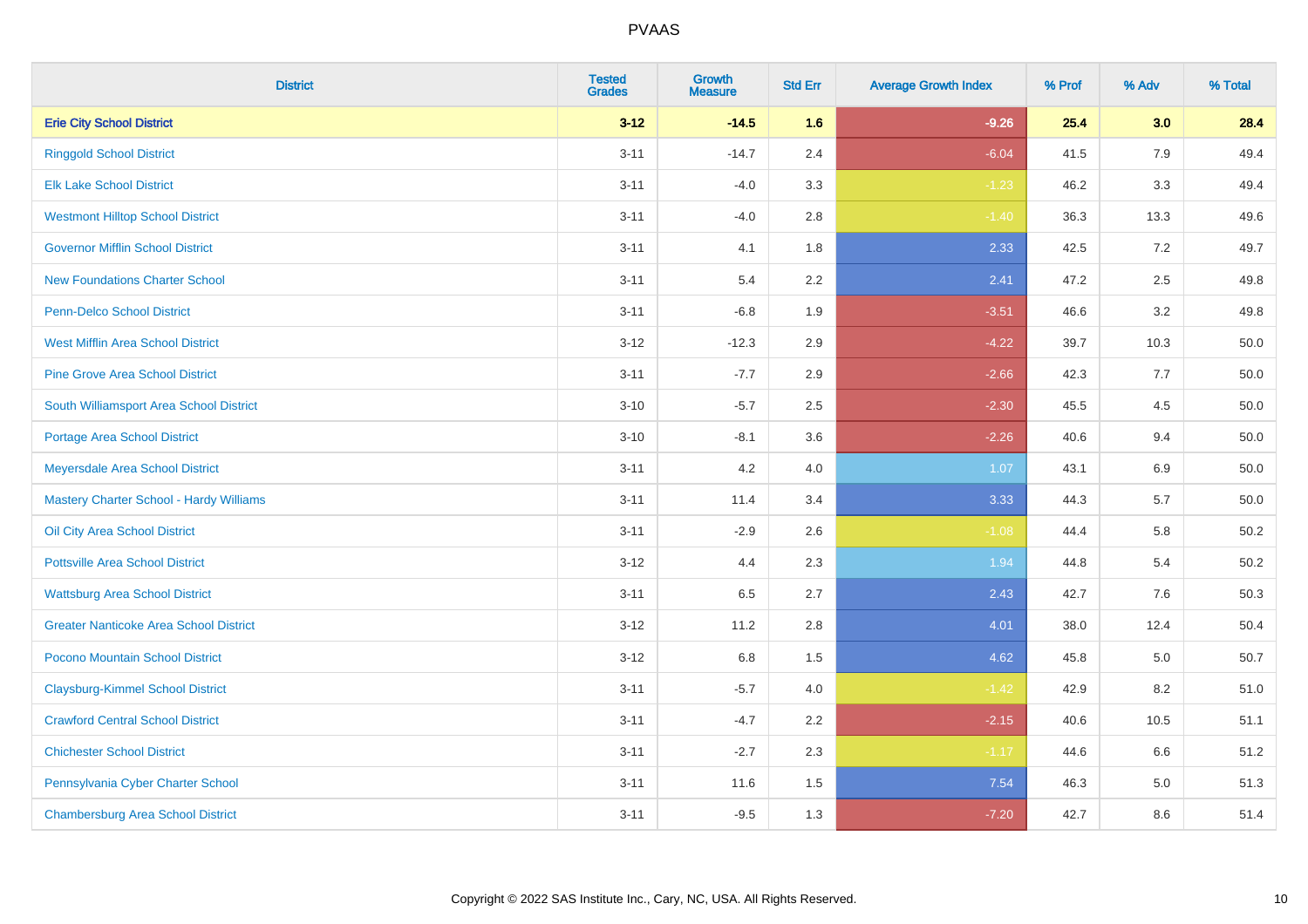| <b>District</b>                               | <b>Tested</b><br><b>Grades</b> | <b>Growth</b><br><b>Measure</b> | <b>Std Err</b> | <b>Average Growth Index</b> | % Prof | % Adv   | % Total |
|-----------------------------------------------|--------------------------------|---------------------------------|----------------|-----------------------------|--------|---------|---------|
| <b>Erie City School District</b>              | $3 - 12$                       | $-14.5$                         | 1.6            | $-9.26$                     | 25.4   | 3.0     | 28.4    |
| Lehigh Valley Academy Regional Charter School | $3 - 11$                       | 0.7                             | 2.3            | 0.32                        | 46.3   | $5.0\,$ | 51.4    |
| <b>Burgettstown Area School District</b>      | $3 - 11$                       | $-2.1$                          | 3.4            | $-0.62$                     | 50.0   | 1.4     | 51.4    |
| <b>Interboro School District</b>              | $3 - 12$                       | $-7.3$                          | 2.1            | $-3.43$                     | 46.6   | 4.8     | 51.4    |
| <b>Carlynton School District</b>              | $3 - 11$                       | 7.3                             | 3.3            | 2.22                        | 41.0   | 10.5    | 51.6    |
| <b>Middletown Area School District</b>        | $3 - 11$                       | $-5.3$                          | 2.6            | $-2.05$                     | 46.4   | 5.3     | 51.7    |
| <b>Upper Darby School District</b>            | $3 - 12$                       | 6.9                             | 1.5            | 4.62                        | 45.0   | 6.7     | 51.7    |
| <b>Hamburg Area School District</b>           | $3 - 11$                       | 8.9                             | 2.5            | 3.63                        | 43.5   | 8.2     | 51.7    |
| <b>Forbes Road School District</b>            | $3 - 11$                       | 2.8                             | 5.1            | 0.56                        | 41.4   | 10.3    | 51.7    |
| <b>Butler Area School District</b>            | $3 - 11$                       | $-6.5$                          | $1.5\,$        | $-4.26$                     | 42.5   | 9.4     | 51.9    |
| <b>Riverside School District</b>              | $3 - 11$                       | $-3.2$                          | 3.0            | $-1.09$                     | 43.0   | 9.0     | 52.0    |
| Schuylkill Haven Area School District         | $3 - 11$                       | $-15.3$                         | 3.1            | $-4.87$                     | 49.7   | 2.4     | 52.1    |
| <b>Panther Valley School District</b>         | $3 - 12$                       | $-0.6$                          | 3.3            | $-0.19$                     | 47.9   | 4.3     | 52.1    |
| Montrose Area School District                 | $3 - 10$                       | $-5.5$                          | 3.0            | $-1.82$                     | 46.7   | 5.4     | 52.2    |
| <b>Stroudsburg Area School District</b>       | $3 - 11$                       | 5.5                             | 1.9            | 2.88                        | 48.1   | 4.2     | 52.3    |
| <b>Lakeland School District</b>               | $3 - 11$                       | 1.1                             | 2.8            | 0.38                        | 48.6   | 3.7     | 52.3    |
| <b>Milton Area School District</b>            | $3 - 11$                       | $-8.7$                          | 2.5            | $-3.52$                     | 45.4   | 6.9     | 52.3    |
| <b>Chestnut Ridge School District</b>         | $3 - 12$                       | $-3.4$                          | 2.9            | $-1.17$                     | 46.6   | 5.8     | 52.4    |
| <b>Greensburg Salem School District</b>       | $3 - 11$                       | $-4.4$                          | 2.4            | $-1.88$                     | 47.6   | 4.9     | 52.4    |
| <b>Wyoming Valley West School District</b>    | $3 - 11$                       | $-2.2$                          | 2.4            | $-0.91$                     | 49.4   | 3.0     | 52.4    |
| <b>California Area School District</b>        | $3 - 10$                       | $-7.3$                          | 3.6            | $-2.02$                     | 42.6   | $9.8\,$ | 52.5    |
| <b>East Lycoming School District</b>          | $3 - 11$                       | $-6.0$                          | 2.7            | $-2.24$                     | 48.3   | 4.2     | 52.5    |
| <b>Northern Cambria School District</b>       | $3 - 11$                       | 10.0                            | 3.3            | 3.04                        | 47.4   | 5.1     | 52.6    |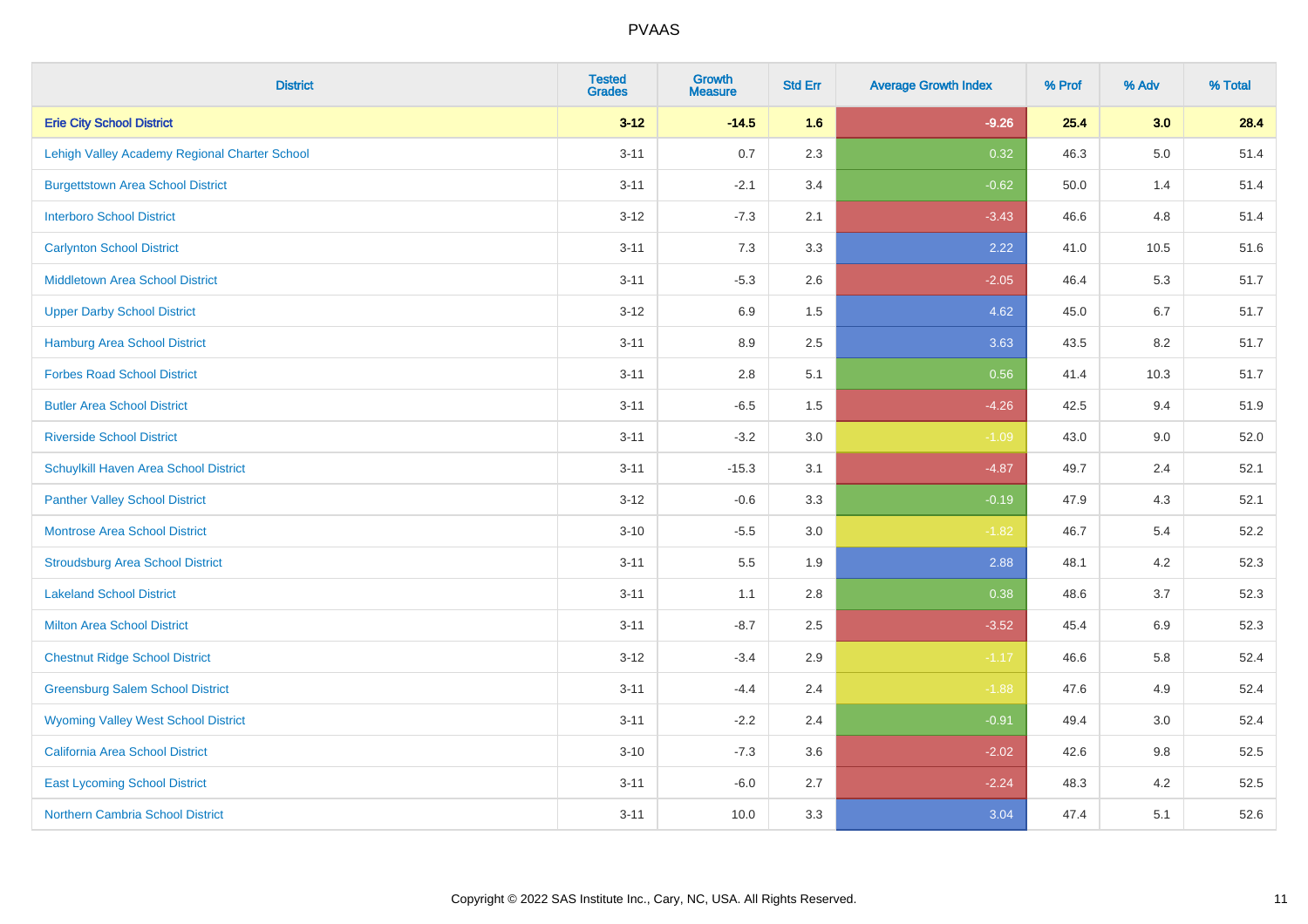| <b>District</b>                            | <b>Tested</b><br><b>Grades</b> | <b>Growth</b><br><b>Measure</b> | <b>Std Err</b> | <b>Average Growth Index</b> | % Prof | % Adv | % Total |
|--------------------------------------------|--------------------------------|---------------------------------|----------------|-----------------------------|--------|-------|---------|
| <b>Erie City School District</b>           | $3 - 12$                       | $-14.5$                         | 1.6            | $-9.26$                     | 25.4   | 3.0   | 28.4    |
| <b>Mount Pleasant Area School District</b> | $3 - 11$                       | $-5.0$                          | 2.6            | $-1.93$                     | 52.6   | 0.0   | 52.6    |
| <b>Franklin Area School District</b>       | $3 - 11$                       | 6.6                             | 2.8            | 2.34                        | 48.2   | 4.5   | 52.7    |
| <b>Hatboro-Horsham School District</b>     | $3 - 11$                       | $-12.8$                         | 1.7            | $-7.47$                     | 45.6   | 7.2   | 52.8    |
| <b>Salisbury Township School District</b>  | $3 - 11$                       | 6.3                             | 3.6            | 1.77                        | 46.2   | 6.6   | 52.8    |
| <b>Grove City Area School District</b>     | $3 - 12$                       | 5.1                             | 2.4            | 2.09                        | 36.4   | 16.5  | 52.8    |
| <b>Hazleton Area School District</b>       | $3 - 11$                       | 9.6                             | 1.4            | 6.77                        | 45.0   | 7.8   | 52.9    |
| <b>Mid Valley School District</b>          | $3 - 10$                       | $-1.7$                          | 3.0            | $-0.55$                     | 45.1   | 7.8   | 52.9    |
| <b>Tuscarora School District</b>           | $3 - 11$                       | $-0.6$                          | 2.3            | $-0.27$                     | 45.1   | 8.1   | 53.2    |
| <b>Connellsville Area School District</b>  | $3 - 11$                       | 6.1                             | 2.0            | 3.05                        | 45.4   | 7.8   | 53.2    |
| <b>Exeter Township School District</b>     | $3 - 11$                       | $-10.4$                         | 1.9            | $-5.44$                     | 50.6   | 2.7   | 53.3    |
| Philadelphia Academy Charter School        | $3 - 11$                       | $-8.9$                          | 2.9            | $-3.04$                     | 50.5   | 2.9   | 53.4    |
| <b>Sharon City School District</b>         | $3 - 11$                       | 4.9                             | 2.6            | 1.87                        | 48.2   | 5.3   | 53.4    |
| <b>MaST Community Charter School</b>       | $3 - 10$                       | $-4.1$                          | 2.7            | $-1.52$                     | 44.0   | 9.5   | 53.4    |
| East Stroudsburg Area School District      | $3 - 11$                       | 0.1                             | 1.6            | 0.05                        | 45.8   | 7.8   | 53.6    |
| <b>Conemaugh Valley School District</b>    | $3 - 12$                       | $-3.2$                          | 4.1            | $-0.78$                     | 48.2   | 5.6   | 53.7    |
| <b>North Star School District</b>          | $3 - 11$                       | $-8.7$                          | 3.5            | $-2.51$                     | 47.8   | 6.0   | 53.7    |
| <b>Mifflin County School District</b>      | $3 - 11$                       | 9.1                             | 1.7            | 5.49                        | 47.1   | 6.7   | 53.8    |
| <b>Ridley School District</b>              | $3 - 12$                       | 10.0                            | 1.6            | 6.10                        | 45.6   | 8.2   | 53.8    |
| <b>Pottsgrove School District</b>          | $3 - 11$                       | 2.8                             | 2.0            | 1.35                        | 44.0   | 10.0  | 53.9    |
| <b>Bradford Area School District</b>       | $3 - 12$                       | $-9.3$                          | 2.4            | $-3.87$                     | 45.8   | 8.3   | 54.2    |
| <b>Conrad Weiser Area School District</b>  | $3 - 11$                       | 3.6                             | 2.2            | 1.63                        | 52.1   | 2.1   | 54.2    |
| Jeannette City School District             | $3 - 11$                       | $-4.3$                          | 3.8            | $-1.13$                     | 46.7   | 7.5   | 54.2    |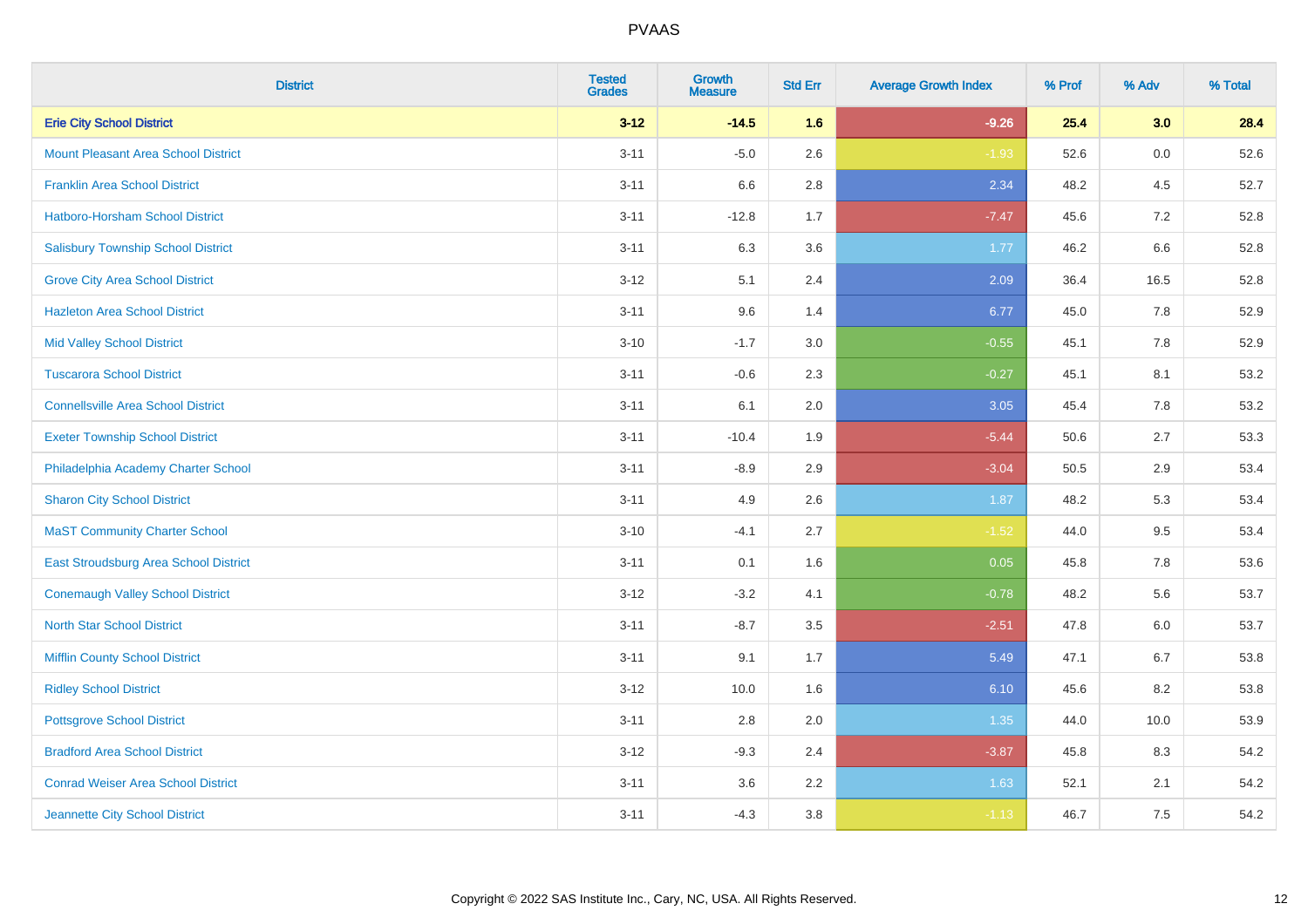| <b>District</b>                              | <b>Tested</b><br><b>Grades</b> | <b>Growth</b><br><b>Measure</b> | <b>Std Err</b> | <b>Average Growth Index</b> | % Prof | % Adv | % Total |
|----------------------------------------------|--------------------------------|---------------------------------|----------------|-----------------------------|--------|-------|---------|
| <b>Erie City School District</b>             | $3 - 12$                       | $-14.5$                         | 1.6            | $-9.26$                     | 25.4   | 3.0   | 28.4    |
| Southern Tioga School District               | $3 - 11$                       | $-11.5$                         | 2.7            | $-4.25$                     | 47.8   | 6.4   | 54.3    |
| <b>Penncrest School District</b>             | $3 - 11$                       | 5.7                             | 2.2            | 2.57                        | 47.2   | 7.1   | 54.3    |
| <b>Athens Area School District</b>           | $3 - 11$                       | 1.6                             | 2.5            | 0.64                        | 46.9   | 7.6   | 54.5    |
| <b>Laurel Highlands School District</b>      | $3 - 11$                       | 4.3                             | 2.4            | 1.81                        | 44.9   | 9.6   | 54.5    |
| <b>Tunkhannock Area School District</b>      | $3 - 11$                       | 2.3                             | 2.2            | $1.01$                      | 44.9   | 9.6   | 54.6    |
| <b>Yough School District</b>                 | $3 - 10$                       | $-6.6$                          | 2.7            | $-2.43$                     | 50.8   | 4.0   | 54.8    |
| Insight PA Cyber Charter School              | $3 - 11$                       | 0.7                             | 5.7            | 0.12                        | 50.0   | 4.8   | 54.8    |
| <b>Forest Hills School District</b>          | $3 - 11$                       | $-7.3$                          | 2.7            | $-2.74$                     | 41.1   | 13.7  | 54.8    |
| <b>Pennridge School District</b>             | $3 - 10$                       | $-16.8$                         | 1.4            | $-11.59$                    | 46.8   | 8.0   | 54.9    |
| <b>Blue Mountain School District</b>         | $3 - 10$                       | $-5.8$                          | 2.3            | $-2.56$                     | 46.6   | 8.5   | 55.1    |
| <b>York Academy Regional Charter School</b>  | $3 - 11$                       | 9.0                             | 5.0            | 1.79                        | 55.2   | 0.0   | 55.2    |
| Northern Tioga School District               | $3 - 12$                       | $-7.5$                          | 2.8            | $-2.64$                     | 54.0   | 1.2   | 55.2    |
| <b>Glendale School District</b>              | $3 - 10$                       | $-0.9$                          | 3.7            | $-0.24$                     | 50.0   | 5.4   | 55.4    |
| <b>Cornwall-Lebanon School District</b>      | $3 - 11$                       | 8.3                             | 1.6            | 5.08                        | 47.2   | 8.4   | 55.6    |
| <b>Elizabeth Forward School District</b>     | $3 - 11$                       | $-8.4$                          | 2.4            | $-3.41$                     | 51.7   | 4.0   | 55.7    |
| <b>Altoona Area School District</b>          | $3 - 12$                       | 3.3                             | 1.6            | 1.99                        | 47.7   | 8.2   | 55.9    |
| <b>Iroquois School District</b>              | $3 - 11$                       | 13.1                            | 3.0            | 4.35                        | 48.2   | 7.8   | 56.0    |
| <b>Oley Valley School District</b>           | $3 - 11$                       | $-0.4$                          | 2.8            | $-0.15$                     | 43.1   | 12.9  | 56.0    |
| <b>Cheltenham School District</b>            | $3 - 11$                       | $-1.4$                          | 2.1            | $-0.67$                     | 46.1   | 10.0  | 56.1    |
| Jersey Shore Area School District            | $3 - 11$                       | 0.5                             | 2.6            | 0.21                        | 47.1   | 9.2   | 56.2    |
| <b>Tidioute Community Charter School</b>     | $3 - 11$                       | 5.7                             | 5.1            | 1.11                        | 34.4   | 21.9  | 56.2    |
| <b>Susquehanna Community School District</b> | $3 - 11$                       | $-2.8$                          | 4.2            | $-0.66$                     | 49.4   | 6.9   | 56.3    |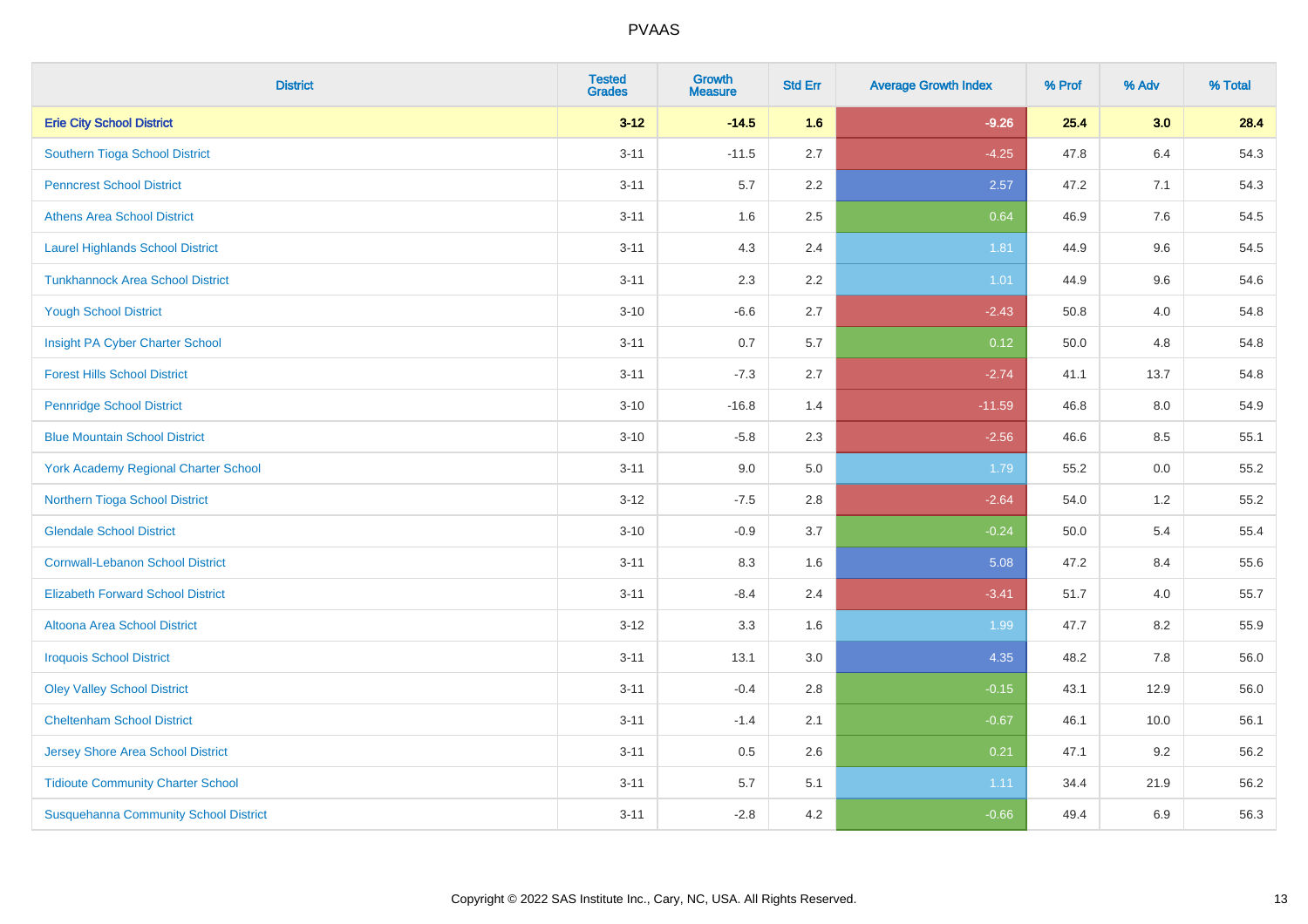| <b>District</b>                                    | <b>Tested</b><br><b>Grades</b> | <b>Growth</b><br><b>Measure</b> | <b>Std Err</b> | <b>Average Growth Index</b> | % Prof | % Adv | % Total |
|----------------------------------------------------|--------------------------------|---------------------------------|----------------|-----------------------------|--------|-------|---------|
| <b>Erie City School District</b>                   | $3 - 12$                       | $-14.5$                         | 1.6            | $-9.26$                     | 25.4   | 3.0   | 28.4    |
| <b>Moniteau School District</b>                    | $3 - 11$                       | $-11.8$                         | 3.3            | $-3.56$                     | 50.0   | 6.3   | 56.3    |
| <b>Steel Valley School District</b>                | $3 - 11$                       | 6.5                             | 3.4            | 1.89                        | 50.7   | 5.6   | 56.3    |
| <b>Commonwealth Charter Academy Charter School</b> | $3 - 10$                       | 9.1                             | 1.9            | 4.90                        | 47.2   | 9.1   | 56.3    |
| <b>Loyalsock Township School District</b>          | $3 - 12$                       | 4.2                             | 2.8            | 1.47                        | 54.3   | 2.1   | 56.4    |
| <b>Whitehall-Coplay School District</b>            | $3 - 11$                       | 6.1                             | 1.8            | 3.45                        | 49.3   | 7.4   | 56.6    |
| <b>Bethlehem Area School District</b>              | $3 - 11$                       | 9.3                             | 1.1            | 8.15                        | 44.7   | 12.0  | 56.7    |
| Allegheny-Clarion Valley School District           | $3 - 10$                       | 7.8                             | 4.7            | 1.65                        | 53.3   | 3.3   | 56.7    |
| <b>Lehighton Area School District</b>              | $3 - 11$                       | $-1.6$                          | 2.3            | $-0.70$                     | 51.1   | 5.6   | 56.7    |
| South Side Area School District                    | $3 - 11$                       | $-1.6$                          | 3.3            | $-0.48$                     | 50.0   | 6.8   | 56.8    |
| <b>Millville Area School District</b>              | $3 - 12$                       | $-0.9$                          | 4.7            | $-0.18$                     | 51.4   | 5.4   | 56.8    |
| <b>Twin Valley School District</b>                 | $3 - 12$                       | $-3.6$                          | 2.1            | $-1.69$                     | 49.6   | 7.1   | 56.8    |
| <b>Waynesboro Area School District</b>             | $3 - 12$                       | $-6.1$                          | 1.9            | $-3.20$                     | 50.0   | 6.8   | 56.8    |
| <b>Williamsport Area School District</b>           | $3 - 11$                       | 1.9                             | 1.8            | 1.04                        | 44.1   | 12.8  | 56.9    |
| <b>Brockway Area School District</b>               | $3 - 11$                       | $0.6\,$                         | 3.6            | 0.16                        | 49.2   | 7.7   | 56.9    |
| <b>Cambria Heights School District</b>             | $3 - 10$                       | $-4.1$                          | 3.1            | $-1.32$                     | 51.0   | 6.0   | 57.0    |
| <b>Central Greene School District</b>              | $3 - 11$                       | $-1.6$                          | 2.8            | $-0.55$                     | 54.2   | 2.8   | 57.0    |
| <b>Keystone School District</b>                    | $3 - 11$                       | 3.1                             | 3.3            | 0.94                        | 50.6   | 6.5   | 57.1    |
| <b>Wilson Area School District</b>                 | $3 - 11$                       | 6.0                             | 2.6            | 2.30                        | 48.7   | 8.5   | 57.2    |
| <b>Valley Grove School District</b>                | $3 - 10$                       | $-3.7$                          | 3.7            | $-1.01$                     | 51.2   | 6.1   | 57.3    |
| <b>Brandywine Heights Area School District</b>     | $3 - 11$                       | $-4.9$                          | 2.7            | $-1.81$                     | 49.2   | 8.2   | 57.4    |
| <b>Armstrong School District</b>                   | $3 - 11$                       | 2.6                             | 1.7            | 1.53                        | 51.5   | 6.1   | 57.6    |
| <b>Cranberry Area School District</b>              | $3 - 12$                       | 9.2                             | 3.0            | 3.04                        | 47.5   | 10.2  | 57.6    |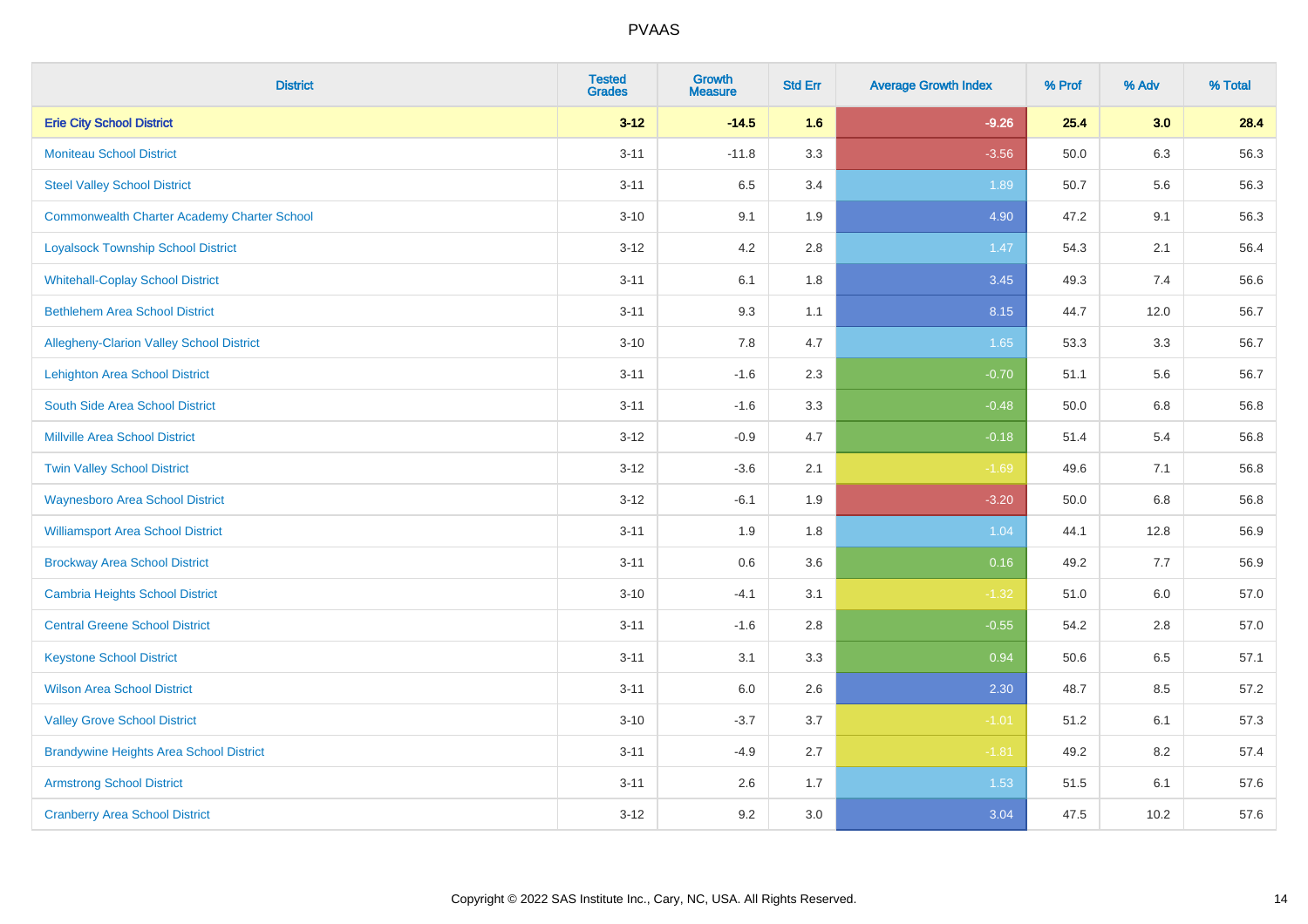| <b>District</b>                                 | <b>Tested</b><br><b>Grades</b> | <b>Growth</b><br><b>Measure</b> | <b>Std Err</b> | <b>Average Growth Index</b> | % Prof | % Adv | % Total |
|-------------------------------------------------|--------------------------------|---------------------------------|----------------|-----------------------------|--------|-------|---------|
| <b>Erie City School District</b>                | $3 - 12$                       | $-14.5$                         | 1.6            | $-9.26$                     | 25.4   | 3.0   | 28.4    |
| <b>Eastern Lancaster County School District</b> | $3 - 12$                       | 4.5                             | 2.2            | 2.09                        | 46.3   | 11.4  | 57.6    |
| <b>Bald Eagle Area School District</b>          | $3 - 11$                       | $-2.1$                          | 2.7            | $-0.75$                     | 48.4   | 9.4   | 57.7    |
| <b>Susquenita School District</b>               | $3 - 11$                       | $-0.1$                          | 2.8            | $-0.01$                     | 47.7   | 10.1  | 57.8    |
| <b>Brentwood Borough School District</b>        | $3 - 11$                       | $-5.3$                          | $3.0\,$        | $-1.72$                     | 52.0   | 6.1   | 58.2    |
| <b>Dover Area School District</b>               | $3 - 12$                       | 6.0                             | 2.1            | 2.94                        | 52.2   | 6.0   | 58.2    |
| <b>Bellefonte Area School District</b>          | $3 - 11$                       | $-0.4$                          | 2.2            | $-0.17$                     | 47.6   | 10.6  | 58.2    |
| <b>Riverside Beaver County School District</b>  | $3 - 11$                       | $-14.0$                         | 3.0            | $-4.64$                     | 49.4   | 8.8   | 58.2    |
| <b>West York Area School District</b>           | $3 - 12$                       | 3.2                             | 2.3            | 1.38                        | 53.8   | 4.4   | 58.2    |
| <b>Commodore Perry School District</b>          | $3 - 11$                       | 3.2                             | 5.5            | 0.58                        | 58.3   | 0.0   | 58.3    |
| <b>Bedford Area School District</b>             | $3 - 11$                       | 2.5                             | 2.6            | 0.93                        | 48.5   | 10.0  | 58.5    |
| Johnsonburg Area School District                | $3 - 11$                       | $-14.1$                         | 3.9            | $-3.62$                     | 54.0   | 4.6   | 58.6    |
| <b>Shaler Area School District</b>              | $3 - 11$                       | $-0.8$                          | 1.9            | $-0.43$                     | 49.1   | 9.6   | 58.7    |
| <b>Western Wayne School District</b>            | $3 - 11$                       | 5.6                             | 2.9            | 1.93                        | 41.3   | 17.4  | 58.7    |
| <b>Ridgway Area School District</b>             | $3 - 11$                       | $-14.5$                         | 4.1            | $-3.56$                     | 49.0   | 9.8   | 58.8    |
| <b>Centennial School District</b>               | $3 - 10$                       | 7.1                             | 1.7            | 4.29                        | 50.1   | 8.7   | 58.9    |
| Southern Columbia Area School District          | $3 - 11$                       | $-14.6$                         | 3.0            | $-4.92$                     | 55.0   | 4.0   | 59.0    |
| <b>Reynolds School District</b>                 | $3 - 10$                       | 0.5                             | 3.4            | 0.16                        | 52.1   | 7.0   | 59.2    |
| <b>Carbondale Area School District</b>          | $3 - 10$                       | 7.4                             | 3.3            | 2.25                        | 56.6   | 2.6   | 59.2    |
| <b>Gettysburg Area School District</b>          | $3 - 11$                       | $-4.0$                          | 2.1            | $-1.89$                     | 45.3   | 14.0  | 59.3    |
| <b>Millersburg Area School District</b>         | $3 - 11$                       | 6.2                             | 3.8            | 1.63                        | 51.8   | 7.4   | 59.3    |
| <b>Somerset Area School District</b>            | $3 - 11$                       | $-4.4$                          | 2.3            | $-1.93$                     | 44.4   | 14.9  | 59.3    |
| <b>Sayre Area School District</b>               | $3 - 11$                       | 11.2                            | 3.5            | 3.20                        | 52.2   | 7.5   | 59.7    |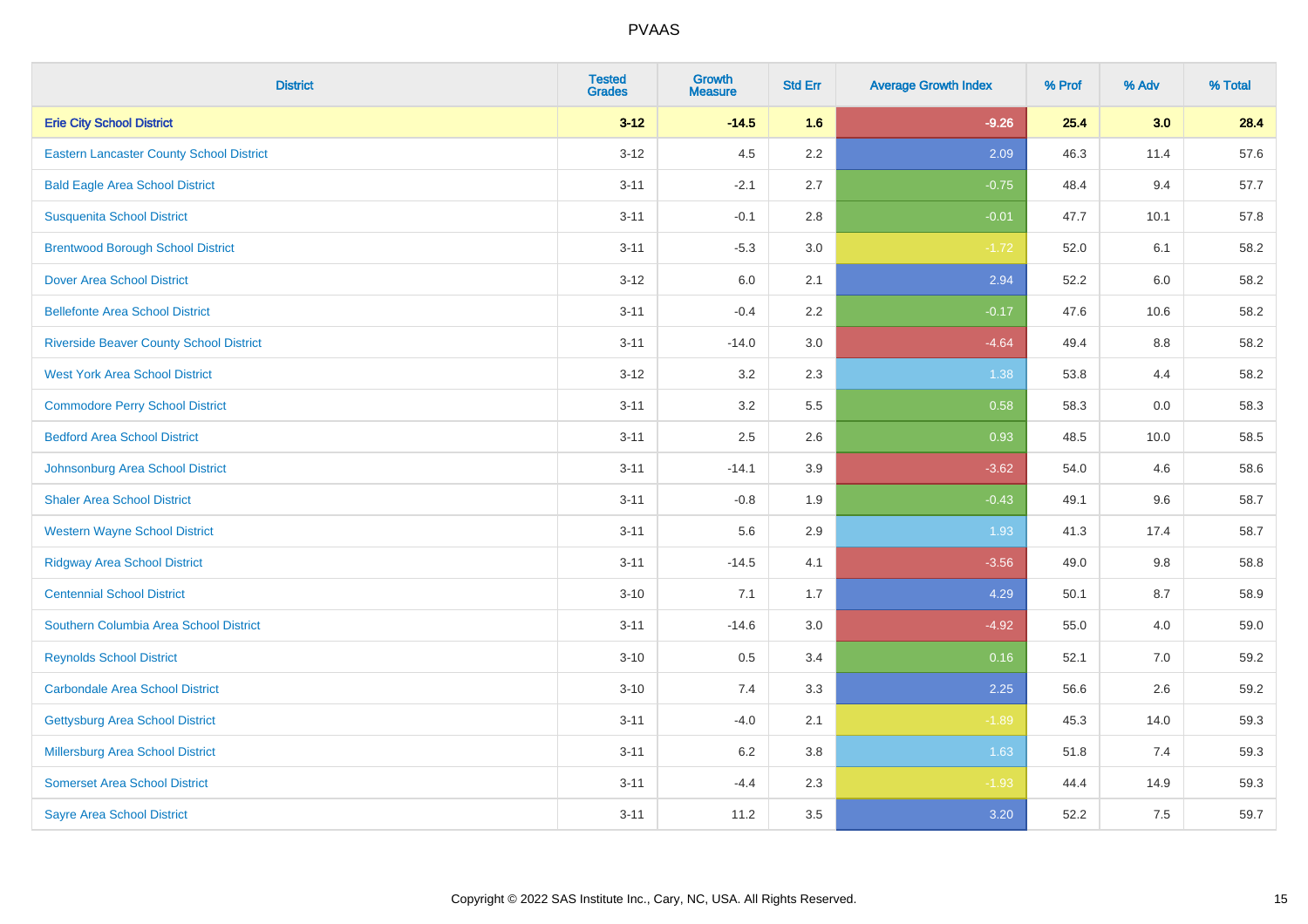| <b>District</b>                               | <b>Tested</b><br><b>Grades</b> | <b>Growth</b><br><b>Measure</b> | <b>Std Err</b> | <b>Average Growth Index</b> | % Prof | % Adv   | % Total |
|-----------------------------------------------|--------------------------------|---------------------------------|----------------|-----------------------------|--------|---------|---------|
| <b>Erie City School District</b>              | $3 - 12$                       | $-14.5$                         | 1.6            | $-9.26$                     | 25.4   | 3.0     | 28.4    |
| <b>Old Forge School District</b>              | $3 - 12$                       | $-5.9$                          | 3.4            | $-1.73$                     | 52.9   | 7.1     | 60.0    |
| <b>Apollo-Ridge School District</b>           | $3-12$                         | $-4.7$                          | 3.7            | $-1.24$                     | 50.0   | 10.0    | 60.0    |
| <b>Central Fulton School District</b>         | $3 - 11$                       | $-0.5$                          | 3.5            | $-0.14$                     | 51.4   | 8.6     | 60.0    |
| <b>Clarion Area School District</b>           | $3 - 11$                       | 10.3                            | 4.1            | 2.51                        | 45.4   | 14.6    | 60.0    |
| <b>Trinity Area School District</b>           | $3 - 11$                       | $-5.4$                          | 2.0            | $-2.71$                     | 48.3   | 11.8    | 60.1    |
| <b>Plum Borough School District</b>           | $3 - 11$                       | $-11.3$                         | 2.2            | $-5.19$                     | 51.1   | $9.0\,$ | 60.1    |
| <b>Wilmington Area School District</b>        | $3 - 11$                       | 7.5                             | 3.0            | 2.48                        | 55.1   | 5.1     | 60.2    |
| <b>Eastern Lebanon County School District</b> | $3 - 11$                       | 8.6                             | 2.2            | 3.84                        | 48.8   | 11.4    | 60.3    |
| <b>Carlisle Area School District</b>          | $3 - 11$                       | $-5.3$                          | 1.9            | $-2.81$                     | 54.0   | 6.3     | 60.3    |
| <b>Fort Cherry School District</b>            | $3 - 10$                       | $-5.9$                          | 3.8            | $-1.56$                     | 55.2   | $5.2\,$ | 60.3    |
| <b>Greenville Area School District</b>        | $3 - 11$                       | 0.7                             | 2.9            | 0.26                        | 53.4   | 6.9     | 60.3    |
| <b>Mohawk Area School District</b>            | $3 - 11$                       | $-7.5$                          | 3.1            | $-2.45$                     | 49.4   | 11.0    | 60.4    |
| <b>Spring Cove School District</b>            | $3 - 11$                       | 3.4                             | 2.5            | 1.33                        | 47.8   | 12.7    | 60.4    |
| <b>Palisades School District</b>              | $3 - 11$                       | $-8.7$                          | 2.8            | $-3.06$                     | 53.8   | $6.7\,$ | 60.5    |
| <b>Punxsutawney Area School District</b>      | $3 - 11$                       | 4.2                             | 2.9            | 1.45                        | 55.0   | 5.5     | 60.6    |
| <b>Octorara Area School District</b>          | $3 - 11$                       | 9.1                             | 2.4            | 3.82                        | 52.1   | 8.5     | 60.6    |
| <b>Central Dauphin School District</b>        | $3 - 11$                       | 4.4                             | 1.3            | 3.32                        | 53.3   | 7.4     | 60.7    |
| <b>Mcguffey School District</b>               | $3 - 11$                       | 2.1                             | 2.6            | 0.81                        | 57.7   | 3.1     | 60.8    |
| <b>Montgomery Area School District</b>        | $3 - 11$                       | 10.7                            | 3.6            | 2.96                        | 48.7   | 12.4    | 61.1    |
| Ambridge Area School District                 | $3 - 12$                       | 9.1                             | 2.6            | 3.46                        | 50.4   | 10.7    | 61.1    |
| <b>Wellsboro Area School District</b>         | $3 - 11$                       | $-12.4$                         | 3.0            | $-4.11$                     | 49.2   | 11.9    | 61.1    |
| <b>Rose Tree Media School District</b>        | $3 - 10$                       | $-25.6$                         | 2.4            | $-10.76$                    | 54.8   | 6.4     | 61.2    |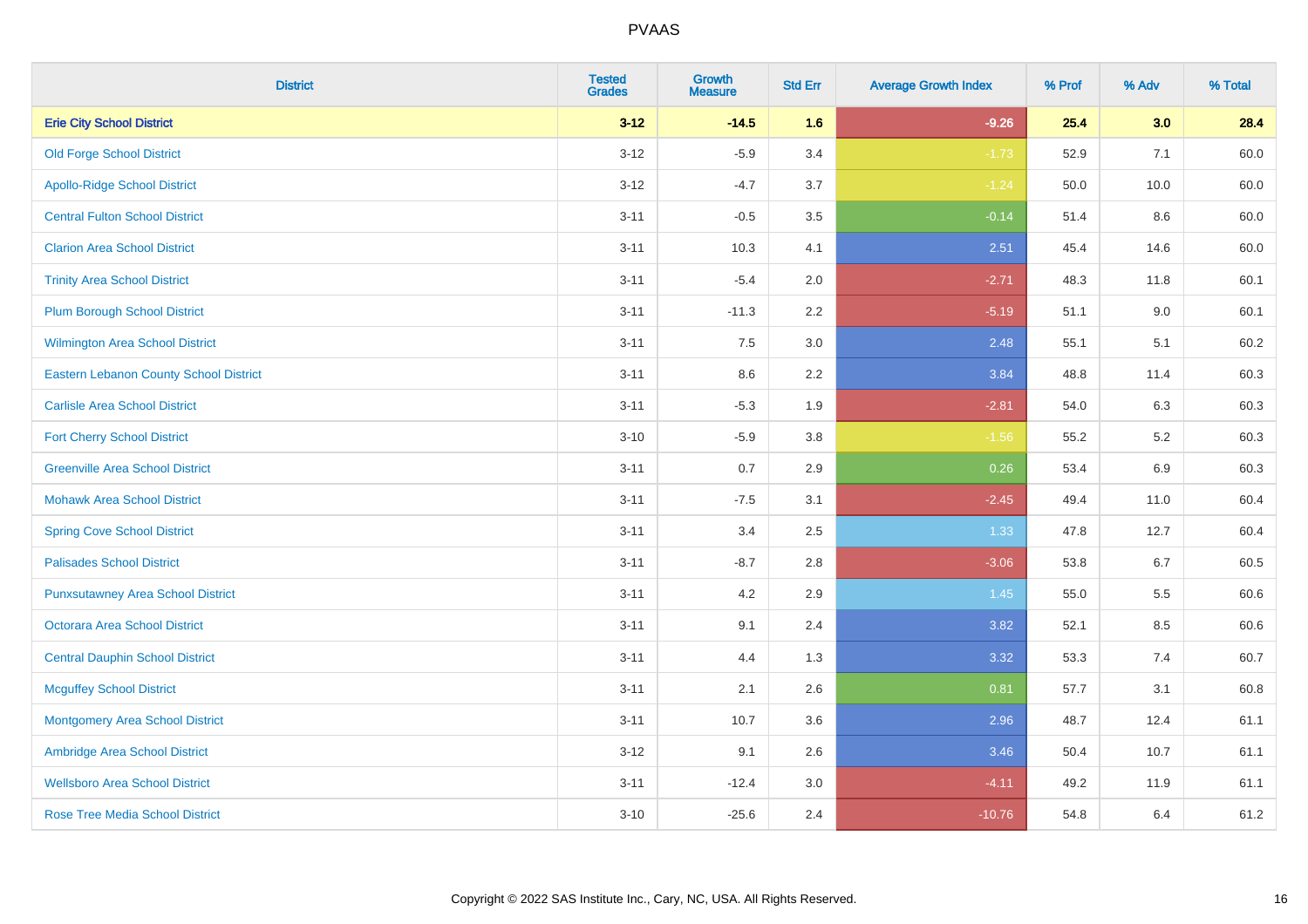| <b>District</b>                                | <b>Tested</b><br><b>Grades</b> | Growth<br><b>Measure</b> | <b>Std Err</b> | <b>Average Growth Index</b> | % Prof | % Adv   | % Total |
|------------------------------------------------|--------------------------------|--------------------------|----------------|-----------------------------|--------|---------|---------|
| <b>Erie City School District</b>               | $3 - 12$                       | $-14.5$                  | 1.6            | $-9.26$                     | 25.4   | 3.0     | 28.4    |
| <b>Elizabethtown Area School District</b>      | $3 - 12$                       | $-0.9$                   | 1.9            | $-0.47$                     | 50.0   | 11.2    | 61.2    |
| <b>Conewago Valley School District</b>         | $3 - 12$                       | $-0.9$                   | 2.0            | $-0.45$                     | 51.7   | 9.6     | 61.3    |
| <b>South Eastern School District</b>           | $3 - 11$                       | 0.9                      | 2.4            | 0.39                        | 54.8   | $6.6\,$ | 61.4    |
| Karns City Area School District                | $3 - 11$                       | $-6.0$                   | 2.9            | $-2.03$                     | 53.1   | 8.3     | 61.5    |
| <b>Union Area School District</b>              | $3 - 11$                       | 1.9                      | 4.3            | 0.44                        | 61.5   | 0.0     | 61.5    |
| <b>Newport School District</b>                 | $3 - 12$                       | 1.4                      | 3.5            | 0.41                        | 51.5   | 10.3    | 61.8    |
| <b>Lower Dauphin School District</b>           | $3 - 11$                       | $0.6\,$                  | 1.9            | 0.33                        | 49.2   | 12.6    | 61.8    |
| <b>Fairfield Area School District</b>          | $3 - 11$                       | $-5.6$                   | 3.4            | $-1.66$                     | 57.9   | 4.0     | 61.8    |
| <b>Everett Area School District</b>            | $3 - 11$                       | 5.0                      | 3.4            | 1.47                        | 60.5   | 1.3     | 61.8    |
| <b>Upper Moreland Township School District</b> | $3 - 11$                       | $-5.0$                   | 2.2            | $-2.31$                     | 57.9   | 4.0     | 61.9    |
| <b>Line Mountain School District</b>           | $3 - 11$                       | 4.1                      | 3.2            | 1.27                        | 52.9   | 9.2     | 62.1    |
| <b>Homer-Center School District</b>            | $3 - 11$                       | 9.7                      | 3.6            | 2.70                        | 45.1   | 17.2    | 62.3    |
| <b>Palmerton Area School District</b>          | $3 - 11$                       | $-1.2$                   | 3.0            | $-0.39$                     | 57.4   | 5.0     | 62.4    |
| <b>Hopewell Area School District</b>           | $3 - 11$                       | 2.6                      | 2.7            | 0.97                        | 58.4   | 4.0     | 62.4    |
| <b>Dallas School District</b>                  | $3 - 11$                       | $-2.5$                   | 2.2            | $-1.12$                     | 54.9   | $7.6\,$ | 62.4    |
| <b>Otto-Eldred School District</b>             | $3 - 11$                       | $-0.7$                   | 4.2            | $-0.15$                     | 56.2   | 6.2     | 62.5    |
| Daniel Boone Area School District              | $3 - 12$                       | 5.7                      | 2.0            | 2.88                        | 51.0   | 11.5    | 62.6    |
| Pen Argyl Area School District                 | $3 - 12$                       | 9.2                      | 2.7            | 3.46                        | 50.0   | 12.6    | 62.6    |
| <b>Windber Area School District</b>            | $3 - 11$                       | $-7.2$                   | 3.2            | $-2.24$                     | 55.4   | 7.2     | 62.6    |
| <b>Pleasant Valley School District</b>         | $3 - 11$                       | 3.1                      | 2.0            | 1.57                        | 57.2   | 5.5     | 62.8    |
| <b>Berlin Brothersvalley School District</b>   | $3 - 11$                       | 4.0                      | 4.2            | 0.96                        | 48.8   | 14.0    | 62.8    |
| Northwestern Lehigh School District            | $3 - 11$                       | 2.2                      | 2.3            | 0.93                        | 53.3   | 9.7     | 63.0    |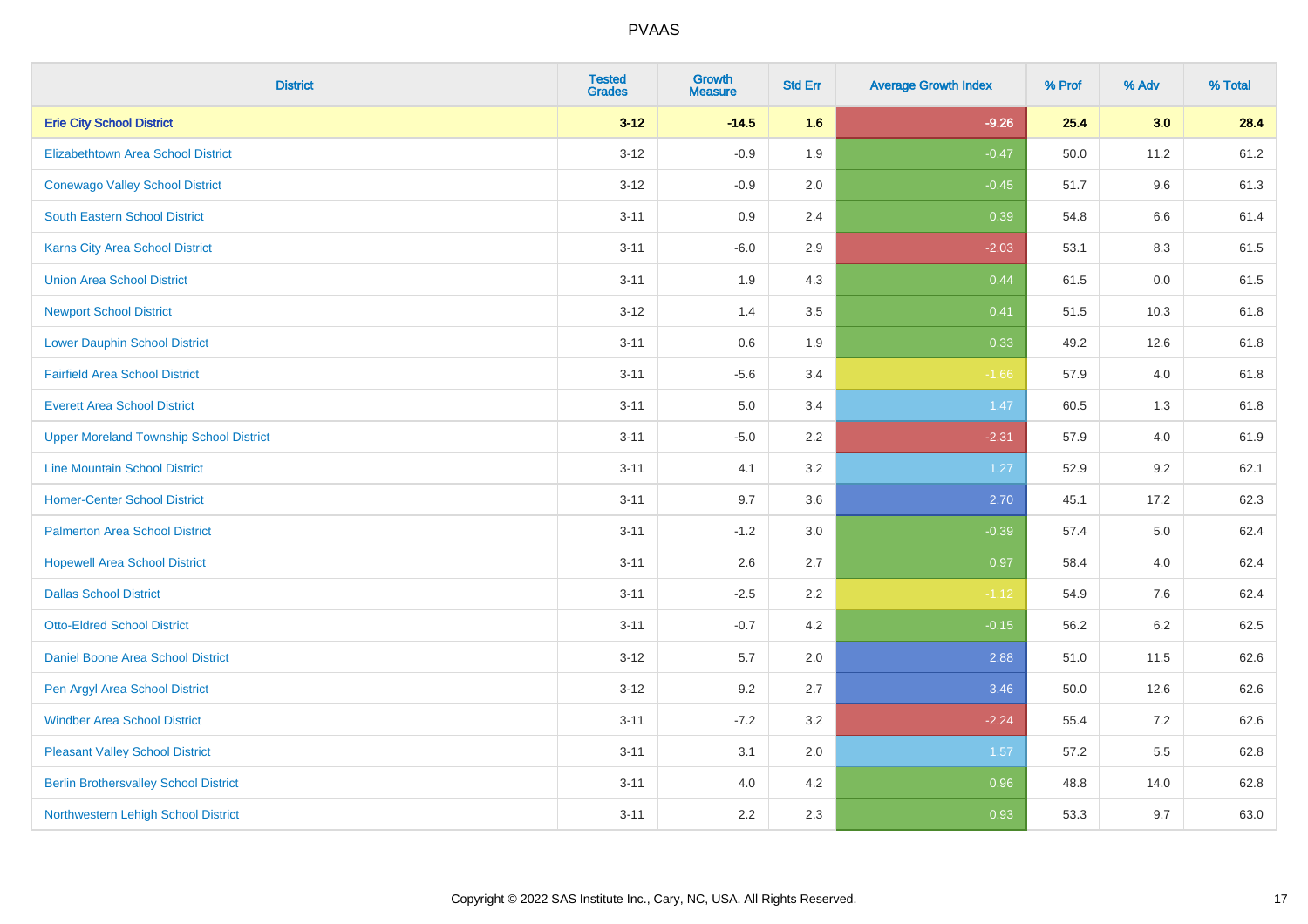| <b>District</b>                               | <b>Tested</b><br><b>Grades</b> | <b>Growth</b><br><b>Measure</b> | <b>Std Err</b> | <b>Average Growth Index</b> | % Prof | % Adv | % Total |
|-----------------------------------------------|--------------------------------|---------------------------------|----------------|-----------------------------|--------|-------|---------|
| <b>Erie City School District</b>              | $3 - 12$                       | $-14.5$                         | 1.6            | $-9.26$                     | 25.4   | 3.0   | 28.4    |
| <b>Western Beaver County School District</b>  | $3 - 11$                       | $-7.8$                          | 4.2            | $-1.87$                     | 56.5   | 6.5   | 63.0    |
| Northampton Area School District              | $3 - 11$                       | 4.0                             | 1.6            | 2.51                        | 52.3   | 10.8  | 63.1    |
| <b>Charleroi School District</b>              | $3 - 11$                       | $-2.6$                          | 3.0            | $-0.86$                     | 55.7   | 7.4   | 63.1    |
| <b>Chartiers Valley School District</b>       | $3 - 11$                       | $-1.7$                          | 2.0            | $-0.81$                     | 54.7   | 8.4   | 63.1    |
| <b>Lake-Lehman School District</b>            | $3 - 11$                       | 10.8                            | 2.7            | 3.93                        | 55.3   | 7.9   | 63.2    |
| <b>Kennett Consolidated School District</b>   | $3 - 11$                       | 4.8                             | 1.8            | 2.61                        | 52.5   | 10.7  | 63.2    |
| <b>Bermudian Springs School District</b>      | $3 - 11$                       | $-5.5$                          | 2.9            | $-1.94$                     | 56.4   | 6.8   | 63.2    |
| <b>Shippensburg Area School District</b>      | $3 - 11$                       | 9.3                             | 1.9            | 4.84                        | 53.1   | 10.2  | 63.3    |
| <b>Warwick School District</b>                | $3 - 11$                       | 5.2                             | 1.9            | 2.76                        | 46.4   | 17.0  | 63.3    |
| <b>Lakeview School District</b>               | $3 - 11$                       | $-0.9$                          | 3.7            | $-0.24$                     | 60.3   | 3.2   | 63.5    |
| <b>Clarion-Limestone Area School District</b> | $3 - 12$                       | $-2.5$                          | 4.1            | $-0.60$                     | 56.8   | 6.8   | 63.6    |
| <b>Southeastern Greene School District</b>    | $3 - 10$                       | 3.3                             | 4.6            | 0.72                        | 57.6   | 6.1   | 63.6    |
| <b>Bentworth School District</b>              | $3 - 11$                       | 5.7                             | 3.2            | 1.75                        | 44.2   | 19.5  | 63.6    |
| <b>West Shore School District</b>             | $3 - 12$                       | 5.0                             | 1.4            | 3.59                        | 54.2   | 9.4   | 63.6    |
| <b>Avella Area School District</b>            | $3 - 12$                       | $-0.3$                          | 4.7            | $-0.05$                     | 49.3   | 14.5  | 63.8    |
| <b>Upper Adams School District</b>            | $3 - 11$                       | 1.3                             | 2.9            | 0.47                        | 55.2   | 8.6   | 63.8    |
| <b>Coudersport Area School District</b>       | $3 - 11$                       | 7.7                             | 3.7            | 2.06                        | 55.7   | 8.2   | 63.9    |
| <b>Southmoreland School District</b>          | $3 - 11$                       | $-8.3$                          | 3.6            | $-2.32$                     | 56.8   | 7.2   | 64.0    |
| <b>Harbor Creek School District</b>           | $3 - 11$                       | $-7.1$                          | 2.7            | $-2.67$                     | 48.8   | 15.2  | 64.0    |
| <b>Mercer Area School District</b>            | $3 - 11$                       | $-0.2$                          | 3.3            | $-0.06$                     | 56.0   | 8.0   | 64.0    |
| <b>Ephrata Area School District</b>           | $3 - 11$                       | 5.6                             | 1.8            | 3.12                        | 54.7   | 9.5   | 64.2    |
| <b>Chartiers-Houston School District</b>      | $3 - 10$                       | $-8.6$                          | 3.5            | $-2.41$                     | 59.7   | 4.5   | 64.2    |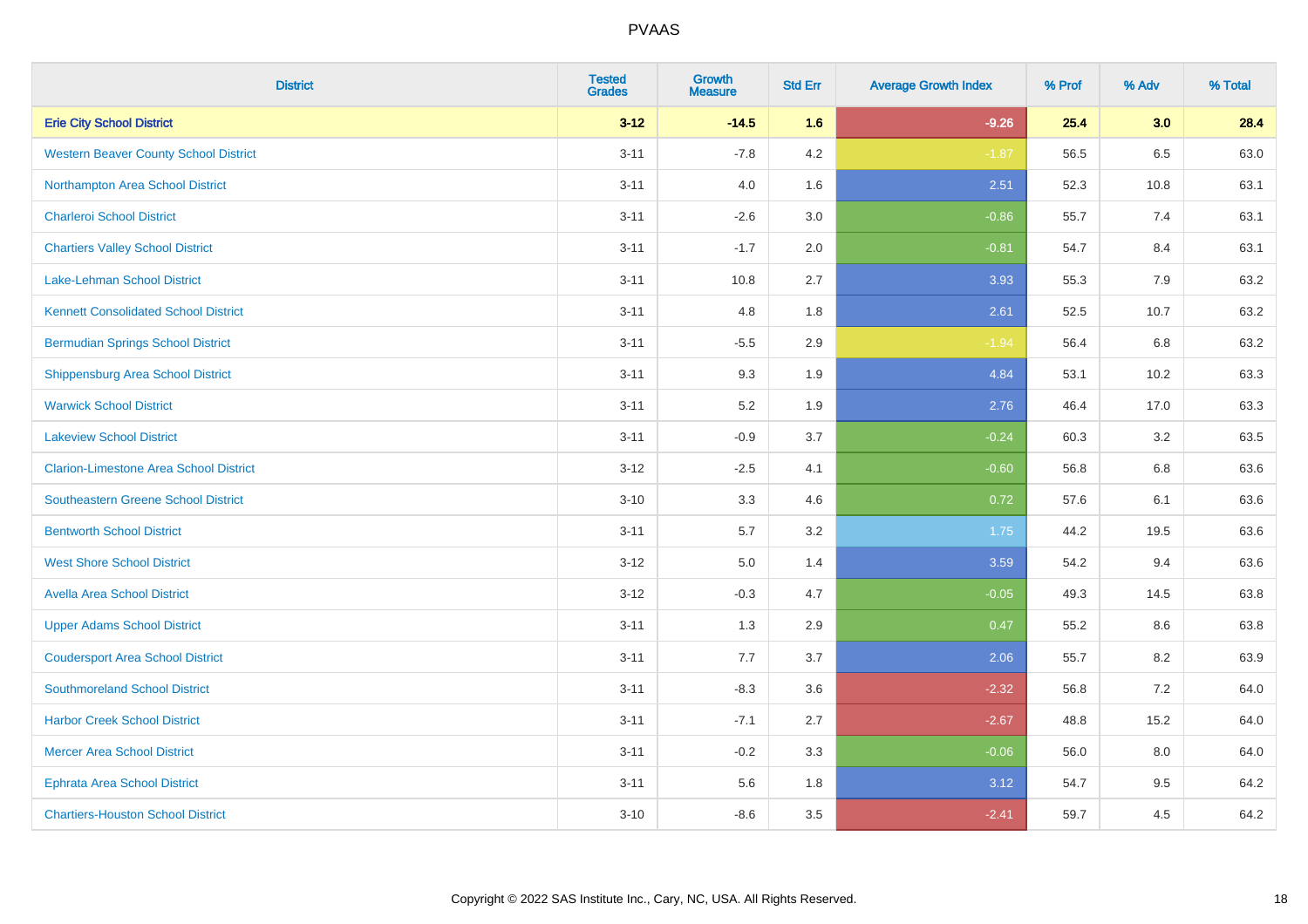| <b>District</b>                             | <b>Tested</b><br><b>Grades</b> | <b>Growth</b><br><b>Measure</b> | <b>Std Err</b> | <b>Average Growth Index</b> | % Prof | % Adv | % Total |
|---------------------------------------------|--------------------------------|---------------------------------|----------------|-----------------------------|--------|-------|---------|
| <b>Erie City School District</b>            | $3 - 12$                       | $-14.5$                         | 1.6            | $-9.26$                     | 25.4   | 3.0   | 28.4    |
| <b>Dubois Area School District</b>          | $3 - 11$                       | $-6.2$                          | 2.0            | $-3.07$                     | 50.9   | 13.4  | 64.3    |
| <b>Belmont Charter School</b>               | $3 - 10$                       | 16.0                            | 6.5            | 2.45                        | 64.3   | 0.0   | 64.3    |
| <b>Avonworth School District</b>            | $3 - 10$                       | $-12.6$                         | 3.1            | $-4.01$                     | 59.8   | 4.6   | 64.4    |
| <b>Penn Manor School District</b>           | $3 - 11$                       | $-0.4$                          | 1.6            | $-0.25$                     | 51.9   | 12.6  | 64.5    |
| <b>Albert Gallatin Area School District</b> | $3 - 11$                       | $-0.8$                          | 2.4            | $-0.32$                     | 54.5   | 10.0  | 64.6    |
| Shenango Area School District               | $3 - 11$                       | $-2.6$                          | 3.3            | $-0.79$                     | 50.6   | 13.9  | 64.6    |
| <b>Wyoming Area School District</b>         | $3 - 10$                       | $-1.3$                          | 2.6            | $-0.50$                     | 53.8   | 10.8  | 64.6    |
| <b>Blackhawk School District</b>            | $3 - 11$                       | 4.7                             | 2.3            | 2.01                        | 55.8   | 8.8   | 64.6    |
| <b>Montoursville Area School District</b>   | $3-12$                         | 10.8                            | 2.5            | 4.24                        | 44.6   | 20.1  | 64.8    |
| <b>Manheim Central School District</b>      | $3 - 11$                       | 2.1                             | 2.1            | 1.01                        | 53.2   | 11.6  | 64.8    |
| Lampeter-Strasburg School District          | $3 - 12$                       | $-8.6$                          | 2.0            | $-4.33$                     | 55.1   | 9.8   | 64.8    |
| <b>Cocalico School District</b>             | $3 - 11$                       | 10.6                            | 2.0            | 5.18                        | 50.8   | 14.1  | 64.8    |
| 21st Century Cyber Charter School           | $6 - 12$                       | 5.7                             | 2.3            | 2.50                        | 56.7   | 8.3   | 65.0    |
| Penns Valley Area School District           | $3 - 12$                       | 14.0                            | 2.9            | 4.80                        | 41.9   | 23.1  | 65.0    |
| <b>West Perry School District</b>           | $3 - 11$                       | 12.5                            | 2.5            | 4.99                        | 56.6   | 8.4   | 65.0    |
| <b>Fleetwood Area School District</b>       | $3 - 10$                       | 12.2                            | 2.2            | 5.68                        | 53.5   | 11.6  | 65.2    |
| <b>Bellwood-Antis School District</b>       | $3 - 10$                       | $-1.2$                          | 3.2            | $-0.39$                     | 55.1   | 10.1  | 65.2    |
| Saint Marys Area School District            | $3 - 11$                       | 7.8                             | 2.6            | 3.04                        | 57.0   | 8.2   | 65.2    |
| <b>Schuylkill Valley School District</b>    | $3 - 11$                       | 1.4                             | 2.5            | 0.56                        | 55.1   | 10.2  | 65.3    |
| <b>Allegheny Valley School District</b>     | $3 - 11$                       | 8.5                             | 3.9            | 2.17                        | 53.1   | 12.2  | 65.3    |
| <b>Wayne Highlands School District</b>      | $3 - 11$                       | 7.8                             | 2.4            | 3.23                        | 52.3   | 13.1  | 65.4    |
| <b>Keystone Oaks School District</b>        | $3 - 11$                       | 5.5                             | 2.6            | 2.07                        | 53.2   | 12.1  | 65.4    |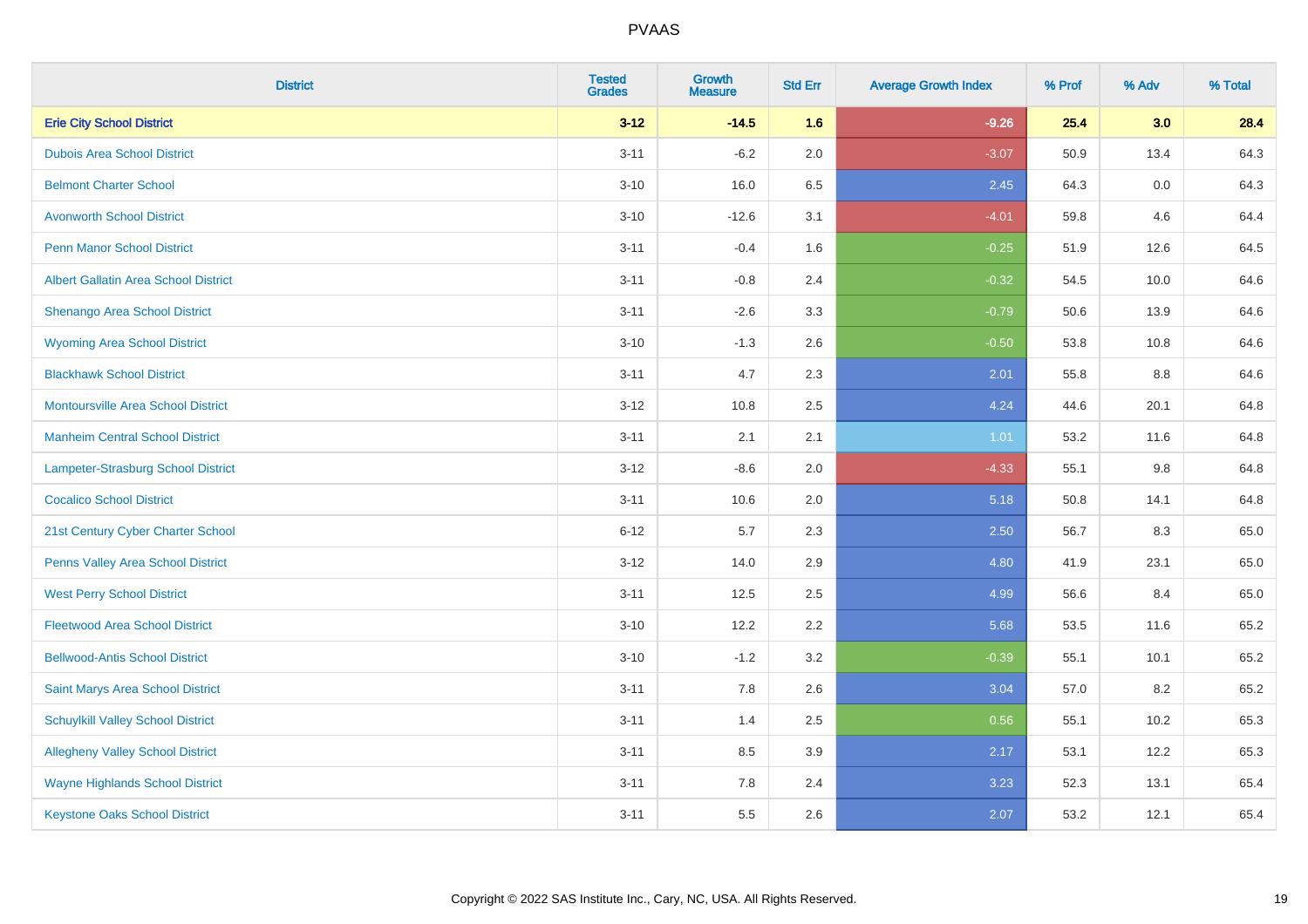| <b>District</b>                             | <b>Tested</b><br><b>Grades</b> | <b>Growth</b><br><b>Measure</b> | <b>Std Err</b> | <b>Average Growth Index</b> | % Prof | % Adv | % Total |
|---------------------------------------------|--------------------------------|---------------------------------|----------------|-----------------------------|--------|-------|---------|
| <b>Erie City School District</b>            | $3 - 12$                       | $-14.5$                         | 1.6            | $-9.26$                     | 25.4   | 3.0   | 28.4    |
| <b>Littlestown Area School District</b>     | $3 - 11$                       | 11.4                            | 2.5            | 4.62                        | 55.2   | 10.4  | 65.6    |
| <b>Slippery Rock Area School District</b>   | $3 - 11$                       | $-6.3$                          | 2.5            | $-2.51$                     | 56.2   | 9.5   | 65.7    |
| <b>Central Valley School District</b>       | $3 - 10$                       | 4.8                             | 2.4            | 1.98                        | 56.9   | 9.0   | 65.9    |
| <b>Gateway School District</b>              | $3 - 11$                       | 0.8                             | 2.2            | 0.38                        | 52.1   | 13.8  | 65.9    |
| <b>Central Cambria School District</b>      | $3 - 11$                       | 3.0                             | 2.5            | 1.17                        | 56.2   | 9.7   | 66.0    |
| Indiana Area School District                | $3 - 11$                       | $-5.3$                          | 2.3            | $-2.28$                     | 47.6   | 18.4  | 66.1    |
| <b>Wyalusing Area School District</b>       | $3 - 12$                       | 8.8                             | 3.3            | 2.68                        | 54.6   | 11.7  | 66.2    |
| <b>Springfield Township School District</b> | $3 - 11$                       | $-18.9$                         | 3.2            | $-5.88$                     | 62.6   | 3.6   | 66.3    |
| <b>Boyertown Area School District</b>       | $3 - 11$                       | $-4.7$                          | 1.5            | $-3.17$                     | 55.2   | 11.3  | 66.5    |
| <b>Quakertown Community School District</b> | $3 - 12$                       | $-4.4$                          | 1.6            | $-2.70$                     | 56.5   | 10.0  | 66.6    |
| <b>New Brighton Area School District</b>    | $3 - 11$                       | 4.6                             | 3.1            | 1.47                        | 60.9   | 5.8   | 66.7    |
| <b>Oswayo Valley School District</b>        | $3 - 12$                       | 8.5                             | 5.0            | 1.68                        | 50.0   | 16.7  | 66.7    |
| <b>Hanover Public School District</b>       | $3 - 11$                       | 5.2                             | 2.8            | 1.83                        | 52.2   | 14.4  | 66.7    |
| Pennsylvania Leadership Charter School      | $3 - 11$                       | 4.6                             | 2.2            | 2.13                        | 55.4   | 11.2  | 66.7    |
| <b>Belle Vernon Area School District</b>    | $3 - 11$                       | 6.5                             | 2.6            | 2.44                        | 55.6   | 11.1  | 66.7    |
| <b>Hermitage School District</b>            | $3 - 12$                       | $3.8\,$                         | 2.4            | 1.60                        | 57.5   | 9.3   | 66.8    |
| Selinsgrove Area School District            | $3 - 12$                       | 8.3                             | 2.3            | 3.54                        | 56.8   | 10.0  | 66.8    |
| <b>United School District</b>               | $3 - 11$                       | 2.1                             | 3.4            | 0.63                        | 60.3   | 6.6   | 66.9    |
| <b>Central York School District</b>         | $3 - 12$                       | 12.3                            | 1.7            | 7.20                        | 55.5   | 11.5  | 67.0    |
| <b>Baldwin-Whitehall School District</b>    | $3 - 11$                       | 1.8                             | 1.9            | 0.94                        | 58.6   | 8.6   | 67.1    |
| <b>Wilson School District</b>               | $3 - 12$                       | 8.8                             | 1.5            | 5.96                        | 52.6   | 14.6  | 67.2    |
| <b>Perkiomen Valley School District</b>     | $3 - 11$                       | $-3.5$                          | 1.6            | $-2.18$                     | 53.8   | 13.4  | 67.2    |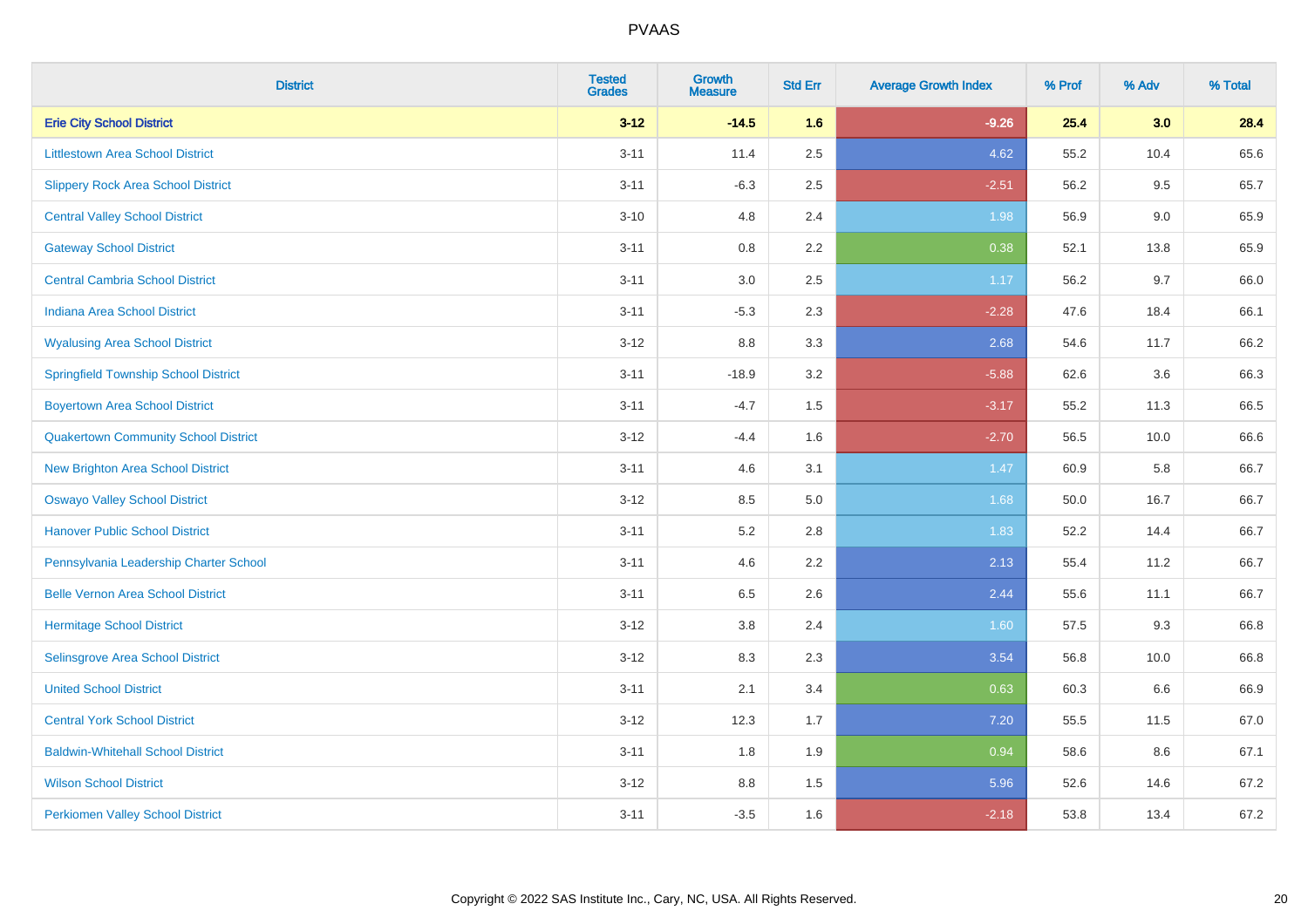| <b>District</b>                                 | <b>Tested</b><br><b>Grades</b> | Growth<br><b>Measure</b> | <b>Std Err</b> | <b>Average Growth Index</b> | % Prof | % Adv   | % Total |
|-------------------------------------------------|--------------------------------|--------------------------|----------------|-----------------------------|--------|---------|---------|
| <b>Erie City School District</b>                | $3 - 12$                       | $-14.5$                  | 1.6            | $-9.26$                     | 25.4   | 3.0     | 28.4    |
| <b>General Mclane School District</b>           | $3 - 11$                       | 3.1                      | 2.9            | 1.07                        | 62.3   | 4.9     | 67.2    |
| <b>South Park School District</b>               | $3 - 11$                       | $-11.3$                  | 2.7            | $-4.23$                     | 53.5   | 13.7    | 67.3    |
| <b>East Penn School District</b>                | $3 - 11$                       | 4.1                      | 1.3            | 3.27                        | 55.8   | 11.5    | 67.3    |
| Leechburg Area School District                  | $3 - 11$                       | 4.4                      | 4.0            | 1.09                        | 47.8   | 19.6    | 67.4    |
| Pennsylvania Virtual Charter School             | $3 - 11$                       | 11.8                     | 3.5            | 3.37                        | 56.5   | 11.1    | 67.6    |
| <b>Westinghouse Arts Academy Charter School</b> | $9 - 10$                       | $-0.7$                   | 3.6            | $-0.19$                     | 59.2   | 8.4     | 67.6    |
| <b>Northeastern York School District</b>        | $3 - 11$                       | 5.9                      | 2.0            | 3.03                        | 51.1   | 16.6    | 67.6    |
| <b>Bloomsburg Area School District</b>          | $3 - 10$                       | 0.7                      | 3.0            | 0.23                        | 55.9   | 11.8    | 67.6    |
| <b>Abington School District</b>                 | $3 - 10$                       | $-11.5$                  | 1.9            | $-6.00$                     | 56.2   | 11.6    | 67.8    |
| <b>Kiski Area School District</b>               | $3 - 11$                       | $-3.7$                   | 2.0            | $-1.86$                     | 57.4   | 10.4    | 67.8    |
| <b>Neshannock Township School District</b>      | $3 - 10$                       | $-9.7$                   | 2.9            | $-3.34$                     | 62.4   | 5.6     | 67.9    |
| <b>Hempfield School District</b>                | $3 - 11$                       | 0.1                      | 1.4            | 0.08                        | 58.2   | $9.9\,$ | 68.2    |
| <b>Neshaminy School District</b>                | $3 - 11$                       | 4.0                      | 1.3            | 3.02                        | 58.7   | 9.5     | 68.2    |
| <b>Ellwood City Area School District</b>        | $3 - 11$                       | $-4.2$                   | 3.2            | $-1.29$                     | 54.1   | 14.1    | 68.2    |
| <b>Uniontown Area School District</b>           | $3 - 11$                       | 6.0                      | 3.2            | 1.87                        | 62.4   | 5.9     | 68.2    |
| <b>South Western School District</b>            | $3 - 12$                       | 3.9                      | 1.9            | 2.08                        | 60.2   | 8.1     | 68.3    |
| Renaissance Academy Charter School              | $3 - 11$                       | 8.3                      | 3.3            | 2.54                        | 45.6   | 22.8    | 68.4    |
| <b>Valley View School District</b>              | $3 - 11$                       | 18.1                     | 2.4            | 7.42                        | 53.7   | 14.7    | 68.4    |
| <b>Quaker Valley School District</b>            | $3 - 11$                       | $-2.8$                   | 2.6            | $-1.08$                     | 55.2   | 13.2    | 68.4    |
| North Pocono School District                    | $3 - 11$                       | $-2.3$                   | 3.4            | $-0.68$                     | 52.0   | 16.4    | 68.5    |
| <b>Central Columbia School District</b>         | $3 - 12$                       | $-4.8$                   | 2.6            | $-1.86$                     | 53.7   | 14.8    | 68.5    |
| <b>Seneca Valley School District</b>            | $3 - 11$                       | $-1.4$                   | 1.4            | $-0.99$                     | 57.2   | 11.4    | 68.6    |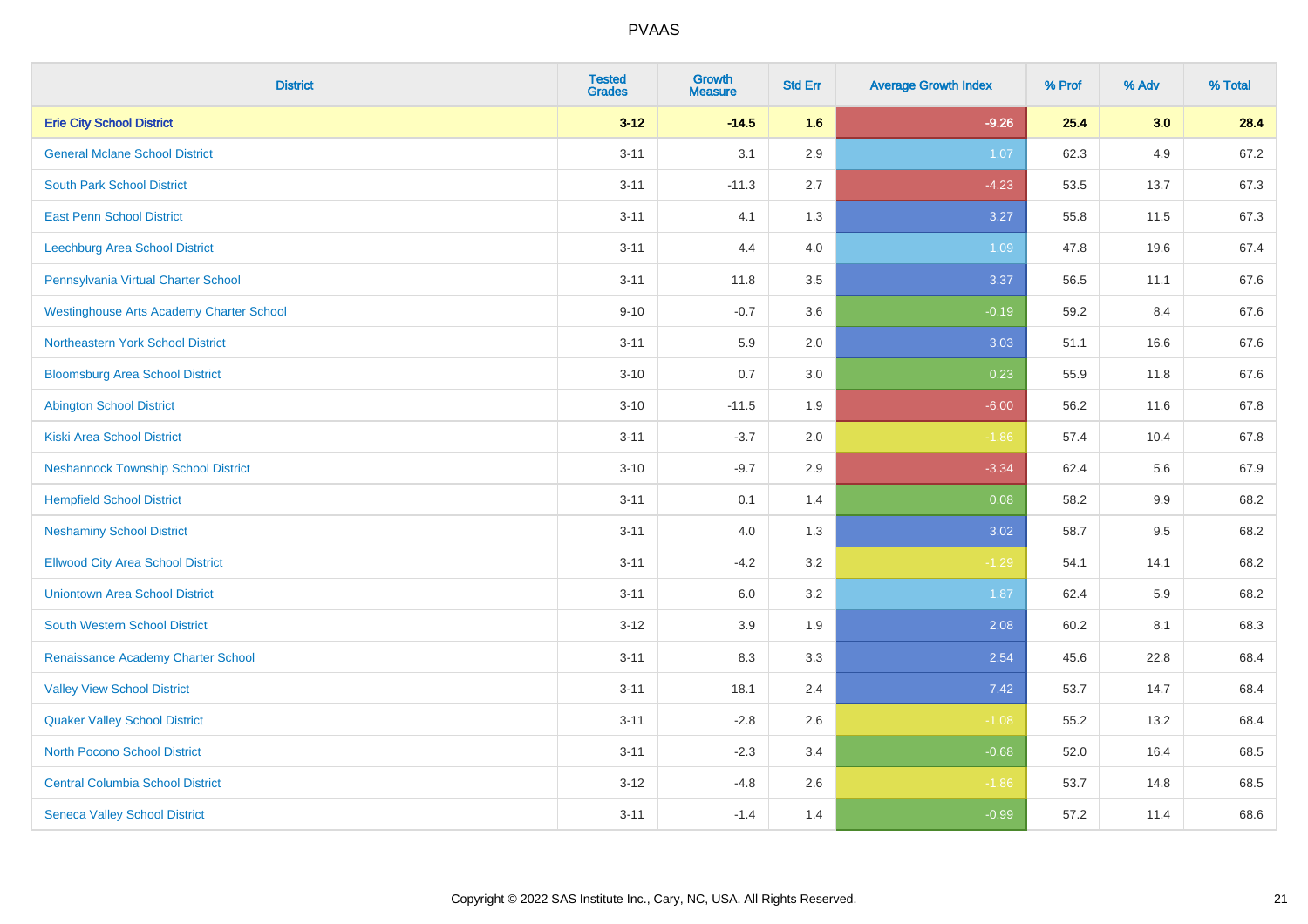| <b>District</b>                           | <b>Tested</b><br><b>Grades</b> | <b>Growth</b><br><b>Measure</b> | <b>Std Err</b> | <b>Average Growth Index</b> | % Prof | % Adv | % Total |
|-------------------------------------------|--------------------------------|---------------------------------|----------------|-----------------------------|--------|-------|---------|
| <b>Erie City School District</b>          | $3 - 12$                       | $-14.5$                         | 1.6            | $-9.26$                     | 25.4   | 3.0   | 28.4    |
| <b>Manheim Township School District</b>   | $3 - 12$                       | $-0.9$                          | 1.6            | $-0.58$                     | 53.2   | 15.5  | 68.7    |
| <b>Sharpsville Area School District</b>   | $3 - 11$                       | $-1.4$                          | 3.5            | $-0.40$                     | 55.2   | 13.4  | 68.7    |
| <b>Kutztown Area School District</b>      | $3 - 12$                       | $-0.2$                          | 3.2            | $-0.05$                     | 55.4   | 13.3  | 68.7    |
| Northern York County School District      | $3 - 11$                       | 15.6                            | 2.0            | 7.98                        | 57.4   | 11.5  | 68.8    |
| <b>Eastern York School District</b>       | $3 - 11$                       | 9.6                             | 2.6            | 3.71                        | 56.3   | 12.6  | 68.9    |
| <b>School Lane Charter School</b>         | $3 - 11$                       | 12.4                            | 3.6            | 3.43                        | 59.1   | 9.8   | 68.9    |
| <b>Owen J Roberts School District</b>     | $3 - 11$                       | $-12.3$                         | 1.6            | $-7.61$                     | 57.0   | 11.9  | 69.0    |
| <b>Saucon Valley School District</b>      | $3 - 11$                       | 14.7                            | 2.5            | 5.98                        | 48.7   | 20.2  | 69.0    |
| <b>Nazareth Area School District</b>      | $3 - 11$                       | $-4.7$                          | 1.7            | $-2.82$                     | 59.2   | 9.9   | 69.0    |
| <b>Sullivan County School District</b>    | $3 - 10$                       | $-4.0$                          | 4.4            | $-0.90$                     | 66.7   | 2.6   | 69.2    |
| Penn Cambria School District              | $3 - 11$                       | $-0.0$                          | 2.7            | $-0.01$                     | 61.5   | 7.7   | 69.2    |
| East Pennsboro Area School District       | $3 - 11$                       | $-4.2$                          | 2.5            | $-1.71$                     | 60.8   | 8.5   | 69.3    |
| <b>Hollidaysburg Area School District</b> | $3 - 11$                       | 6.0                             | 2.1            | 2.88                        | 57.1   | 12.3  | 69.4    |
| <b>Ligonier Valley School District</b>    | $3 - 11$                       | 4.2                             | 3.1            | 1.34                        | 59.1   | 10.3  | 69.5    |
| <b>Greater Latrobe School District</b>    | $3 - 11$                       | 0.6                             | 1.9            | 0.31                        | 55.5   | 14.1  | 69.5    |
| <b>Girard School District</b>             | $3 - 11$                       | $-0.6$                          | 2.7            | $-0.22$                     | 53.9   | 15.6  | 69.6    |
| <b>Fort Leboeuf School District</b>       | $3 - 11$                       | 11.7                            | 2.5            | 4.73                        | 48.5   | 21.1  | 69.6    |
| South Butler County School District       | $3 - 10$                       | 3.9                             | 2.5            | 1.54                        | 53.1   | 16.6  | 69.7    |
| <b>Donegal School District</b>            | $3 - 12$                       | 3.1                             | 2.4            | 1.29                        | 60.6   | 9.1   | 69.7    |
| <b>Millcreek Township School District</b> | $3 - 11$                       | 3.1                             | 1.5            | 2.06                        | 55.6   | 14.2  | 69.7    |
| <b>Northgate School District</b>          | $3 - 11$                       | 6.3                             | 3.6            | 1.73                        | 53.3   | 16.7  | 70.0    |
| <b>Spring Grove Area School District</b>  | $3 - 11$                       | 5.6                             | 2.1            | 2.68                        | 55.1   | 15.0  | 70.1    |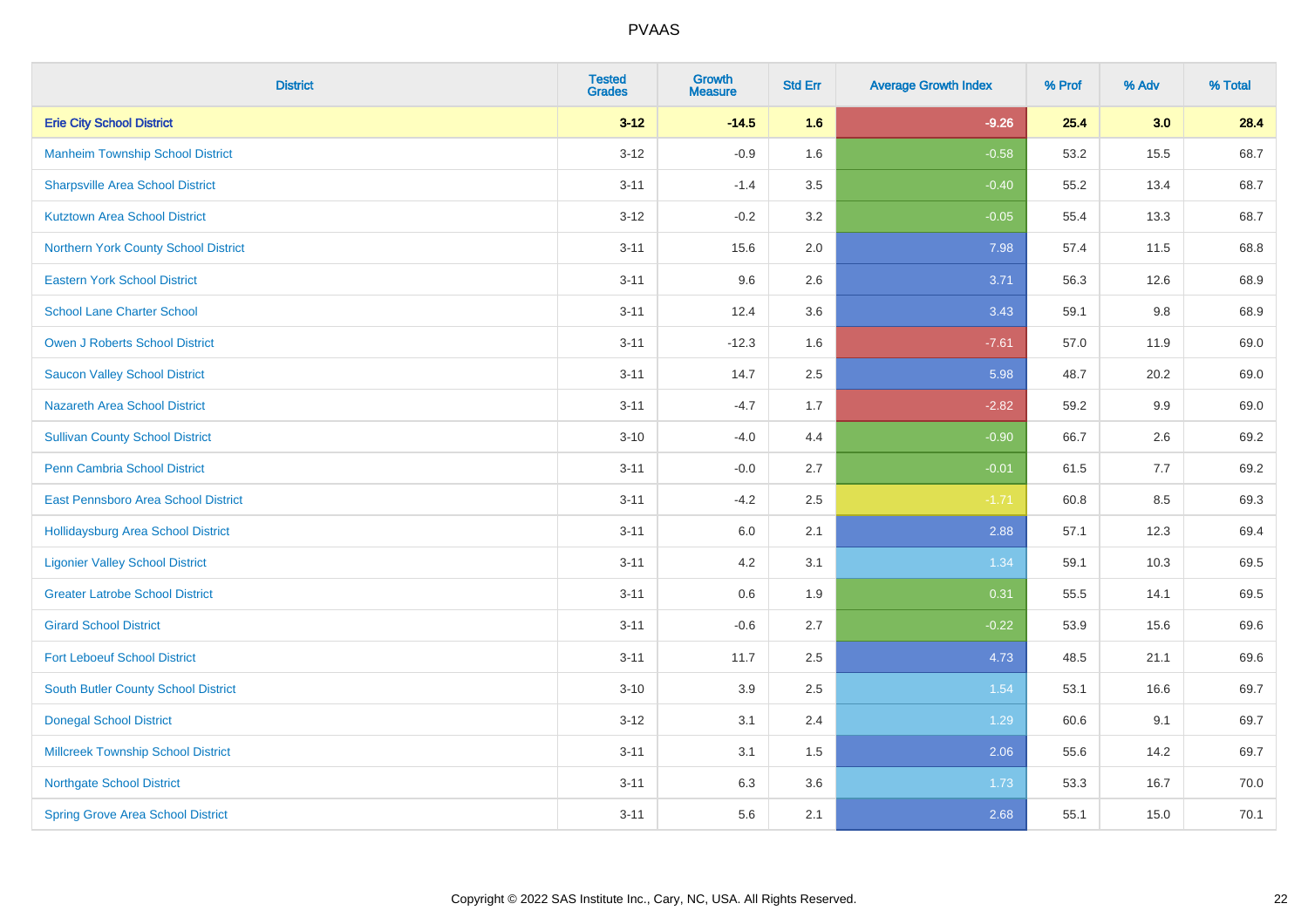| <b>District</b>                                | <b>Tested</b><br><b>Grades</b> | <b>Growth</b><br><b>Measure</b> | <b>Std Err</b> | <b>Average Growth Index</b> | % Prof | % Adv | % Total |
|------------------------------------------------|--------------------------------|---------------------------------|----------------|-----------------------------|--------|-------|---------|
| <b>Erie City School District</b>               | $3 - 12$                       | $-14.5$                         | 1.6            | $-9.26$                     | 25.4   | 3.0   | 28.4    |
| <b>Marple Newtown School District</b>          | $3 - 11$                       | 2.0                             | 2.4            | 0.81                        | 57.6   | 12.8  | 70.4    |
| <b>Phoenixville Area School District</b>       | $3 - 11$                       | $-1.7$                          | 2.1            | $-0.83$                     | 59.9   | 10.6  | 70.5    |
| <b>Brookville Area School District</b>         | $3 - 11$                       | 6.9                             | 3.0            | 2.30                        | 55.2   | 15.6  | 70.8    |
| <b>Upper Perkiomen School District</b>         | $3 - 11$                       | 22.1                            | 2.1            | 10.74                       | 57.7   | 13.2  | 70.9    |
| Mechanicsburg Area School District             | $3 - 11$                       | 5.9                             | 1.8            | 3.29                        | 57.2   | 13.7  | 70.9    |
| <b>Camp Hill School District</b>               | $3 - 12$                       | 2.3                             | 3.0            | 0.78                        | 53.6   | 17.5  | 71.1    |
| <b>Halifax Area School District</b>            | $3 - 11$                       | 4.7                             | 3.9            | 1.22                        | 61.5   | 9.6   | 71.2    |
| <b>Delaware Valley School District</b>         | $3 - 11$                       | 12.6                            | 1.8            | 6.93                        | 55.2   | 16.2  | 71.4    |
| <b>Conemaugh Township Area School District</b> | $3 - 12$                       | $-3.7$                          | 3.4            | $-1.09$                     | 53.8   | 17.6  | 71.4    |
| <b>Midd-West School District</b>               | $3 - 11$                       | 10.3                            | 2.7            | 3.80                        | 58.0   | 13.4  | 71.4    |
| Northern Bedford County School District        | $3 - 11$                       | 16.5                            | 3.6            | 4.58                        | 51.7   | 20.0  | 71.7    |
| Palmyra Area School District                   | $3 - 11$                       | 5.6                             | 1.9            | 2.96                        | 56.4   | 15.6  | 72.0    |
| <b>Greencastle-Antrim School District</b>      | $3 - 11$                       | $-3.0$                          | 2.2            | $-1.36$                     | 62.4   | 9.9   | 72.3    |
| <b>Burrell School District</b>                 | $3 - 11$                       | 4.5                             | 3.1            | 1.48                        | 58.5   | 13.8  | 72.3    |
| <b>Laurel School District</b>                  | $3 - 11$                       | 1.8                             | 3.1            | 0.59                        | 70.1   | 2.3   | 72.4    |
| <b>Derry Area School District</b>              | $3 - 11$                       | 13.2                            | 2.8            | 4.69                        | 60.0   | 12.5  | 72.5    |
| <b>North Penn School District</b>              | $3 - 11$                       | 9.1                             | 1.1            | 8.36                        | 55.8   | 17.0  | 72.8    |
| Southern York County School District           | $3 - 11$                       | 14.2                            | 2.1            | 6.91                        | 55.1   | 18.1  | 73.1    |
| <b>North Hills School District</b>             | $3 - 11$                       | $-1.8$                          | 1.8            | $-0.96$                     | 59.1   | 14.1  | 73.2    |
| <b>Wyomissing Area School District</b>         | $3 - 12$                       | 0.8                             | 2.6            | 0.33                        | 55.7   | 17.6  | 73.3    |
| <b>Hempfield Area School District</b>          | $3 - 12$                       | 4.6                             | 1.6            | 2.86                        | 53.5   | 20.1  | 73.6    |
| <b>Riverview School District</b>               | $3 - 11$                       | $-4.6$                          | 3.8            | $-1.20$                     | 57.9   | 15.8  | 73.7    |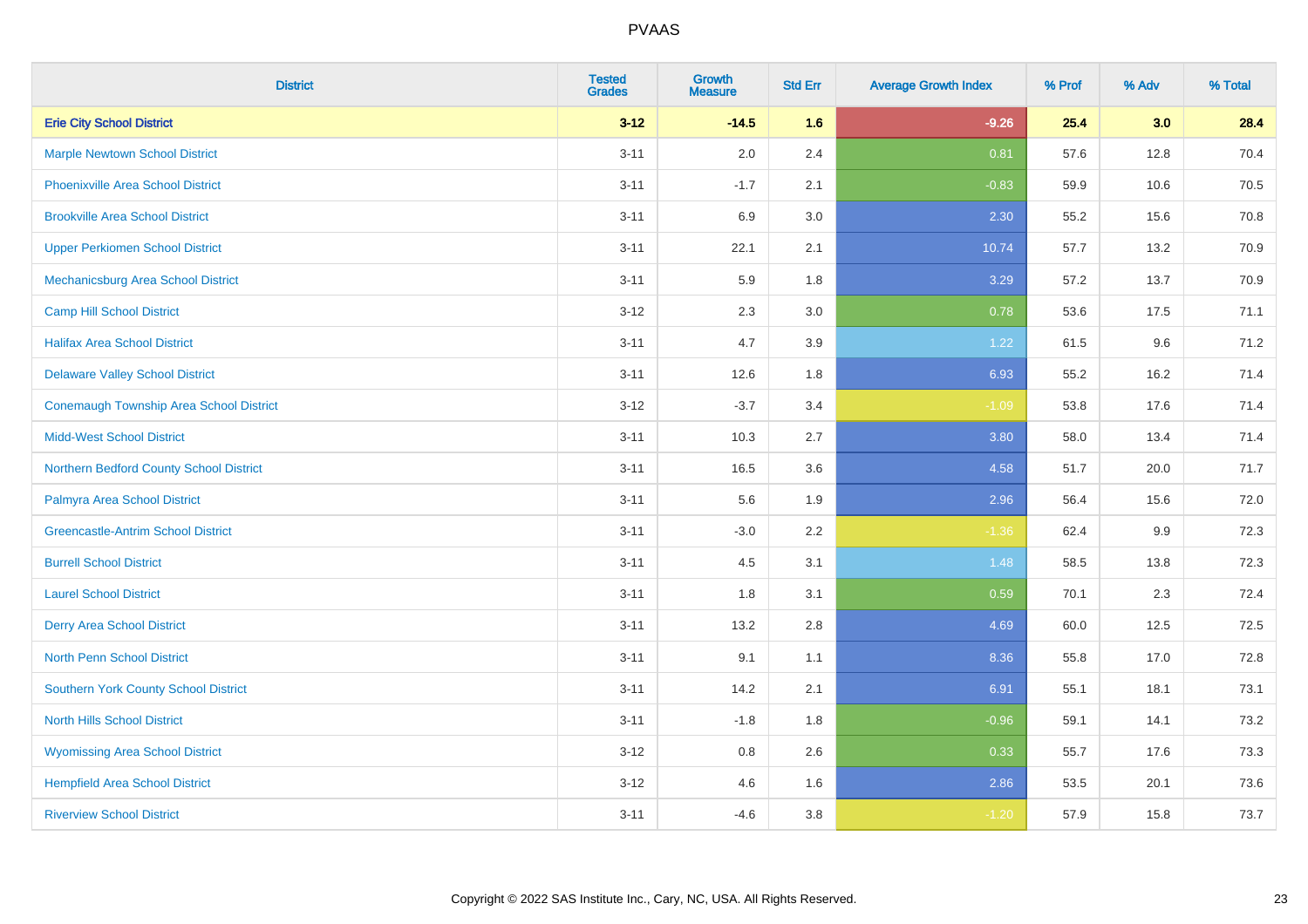| <b>District</b>                                    | <b>Tested</b><br><b>Grades</b> | <b>Growth</b><br><b>Measure</b> | <b>Std Err</b> | <b>Average Growth Index</b> | % Prof | % Adv | % Total |
|----------------------------------------------------|--------------------------------|---------------------------------|----------------|-----------------------------|--------|-------|---------|
| <b>Erie City School District</b>                   | $3 - 12$                       | $-14.5$                         | 1.6            | $-9.26$                     | 25.4   | 3.0   | 28.4    |
| <b>Conestoga Valley School District</b>            | $3 - 11$                       | 8.7                             | 1.8            | 4.69                        | 60.3   | 13.5  | 73.8    |
| <b>Dallastown Area School District</b>             | $3 - 11$                       | 13.5                            | 1.5            | 8.84                        | 56.0   | 17.9  | 73.8    |
| <b>Beaver Area School District</b>                 | $3 - 10$                       | 4.7                             | 2.4            | 1.94                        | 57.4   | 16.8  | 74.2    |
| <b>Lincoln Park Performing Arts Charter School</b> | $7 - 11$                       | 3.6                             | 2.5            | 1.42                        | 59.6   | 14.7  | 74.3    |
| <b>Crestwood School District</b>                   | $3 - 11$                       | $-0.4$                          | 2.4            | $-0.17$                     | 57.4   | 17.0  | 74.4    |
| <b>Abington Heights School District</b>            | $3 - 11$                       | 13.5                            | 2.2            | 6.27                        | 58.3   | 16.2  | 74.5    |
| <b>Canon-Mcmillan School District</b>              | $3 - 11$                       | $-0.8$                          | 1.6            | $-0.50$                     | 58.7   | 15.9  | 74.6    |
| <b>Fairview School District</b>                    | $3 - 11$                       | 3.4                             | 2.6            | 1.32                        | 57.2   | 17.6  | 74.8    |
| <b>Avon Grove School District</b>                  | $3 - 10$                       | 10.0                            | 1.6            | 6.26                        | 56.3   | 18.6  | 74.9    |
| <b>Greenwood School District</b>                   | $3 - 11$                       | 15.9                            | 3.9            | 4.11                        | 50.0   | 25.0  | 75.0    |
| <b>Freeport Area School District</b>               | $3 - 10$                       | 9.7                             | 2.5            | 3.91                        | 57.5   | 17.8  | 75.3    |
| <b>Avon Grove Charter School</b>                   | $3 - 11$                       | 9.0                             | 2.9            | 3.13                        | 58.8   | 16.7  | 75.5    |
| <b>Lewisburg Area School District</b>              | $3 - 11$                       | $-2.7$                          | 2.6            | $-1.03$                     | 57.0   | 18.5  | 75.6    |
| <b>Danville Area School District</b>               | $3 - 11$                       | 0.4                             | 2.6            | 0.15                        | 57.4   | 18.4  | 75.7    |
| <b>Mars Area School District</b>                   | $3 - 10$                       | 5.7                             | 2.1            | 2.75                        | 57.9   | 18.2  | 76.1    |
| West Jefferson Hills School District               | $3 - 11$                       | 1.8                             | 2.1            | 0.88                        | 55.7   | 20.8  | 76.4    |
| <b>Montour School District</b>                     | $3 - 11$                       | $-1.8$                          | 2.1            | $-0.88$                     | 61.4   | 15.1  | 76.5    |
| <b>Souderton Area School District</b>              | $3 - 11$                       | 12.4                            | 1.5            | 8.28                        | 61.7   | 15.2  | 76.9    |
| <b>North East School District</b>                  | $3 - 11$                       | $-9.3$                          | 3.1            | $-3.02$                     | 62.6   | 14.4  | 77.0    |
| <b>Tyrone Area School District</b>                 | $3-12$                         | 19.7                            | 2.5            | 7.87                        | 60.4   | 16.7  | 77.1    |
| <b>Moon Area School District</b>                   | $3 - 11$                       | 8.2                             | 1.9            | 4.25                        | 58.7   | 18.5  | 77.2    |
| <b>Spring-Ford Area School District</b>            | $3 - 11$                       | 6.0                             | 1.3            | 4.46                        | 60.8   | 16.5  | 77.4    |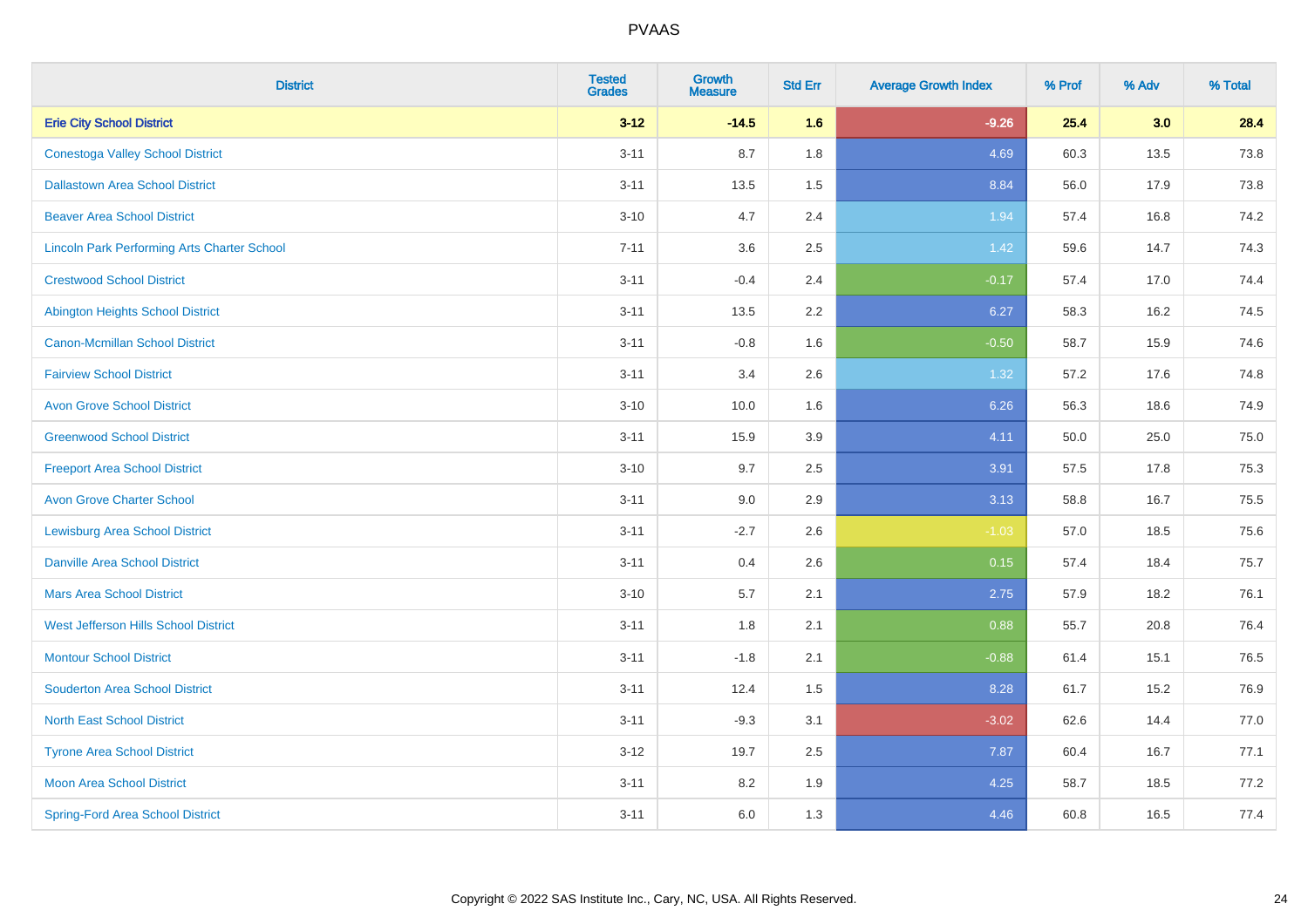| <b>District</b>                                 | <b>Tested</b><br><b>Grades</b> | <b>Growth</b><br><b>Measure</b> | <b>Std Err</b> | <b>Average Growth Index</b> | % Prof | % Adv | % Total |
|-------------------------------------------------|--------------------------------|---------------------------------|----------------|-----------------------------|--------|-------|---------|
| <b>Erie City School District</b>                | $3 - 12$                       | $-14.5$                         | 1.6            | $-9.26$                     | 25.4   | 3.0   | 28.4    |
| <b>Jamestown Area School District</b>           | $3 - 11$                       | 13.5                            | 4.2            | 3.19                        | 64.4   | 13.3  | 77.8    |
| <b>Deer Lakes School District</b>               | $3 - 11$                       | 17.0                            | 2.7            | 6.32                        | 61.5   | 16.4  | 77.9    |
| Southern Lehigh School District                 | $3 - 11$                       | $-0.4$                          | 2.3            | $-0.17$                     | 66.1   | 11.9  | 78.0    |
| Capital Area School for the Arts Charter School | $9 - 11$                       | 5.8                             | 4.1            | 1.39                        | 59.3   | 18.6  | 78.0    |
| <b>Mountain View School District</b>            | $3 - 11$                       | 20.9                            | 3.5            | 5.91                        | 57.8   | 20.3  | 78.1    |
| <b>Lehigh Career &amp; Technical Institute</b>  | $10 - 12$                      | 5.6                             | 5.6            | 0.99                        | 78.3   | 0.0   | 78.3    |
| <b>Haverford Township School District</b>       | $3 - 11$                       | 8.0                             | 1.5            | 5.27                        | 53.0   | 25.5  | 78.6    |
| <b>Upper Merion Area School District</b>        | $3 - 11$                       | 15.3                            | 2.0            | 7.62                        | 59.3   | 19.3  | 78.6    |
| <b>West Allegheny School District</b>           | $3 - 12$                       | 4.0                             | 2.1            | 1.96                        | 63.1   | 15.7  | 78.8    |
| <b>Methacton School District</b>                | $3 - 11$                       | 2.5                             | 1.7            | 1.43                        | 62.5   | 16.4  | 79.0    |
| <b>Council Rock School District</b>             | $3 - 11$                       | 8.9                             | 1.2            | 7.65                        | 62.8   | 16.6  | 79.4    |
| <b>Central Bucks School District</b>            | $3 - 11$                       | 1.6                             | 0.9            | 1.66                        | 63.0   | 16.8  | 79.8    |
| <b>Lower Moreland Township School District</b>  | $3 - 11$                       | 2.0                             | 2.2            | 0.95                        | 62.8   | 17.0  | 79.8    |
| <b>Colonial School District</b>                 | $3 - 11$                       | 14.0                            | 1.7            | 8.21                        | 60.2   | 19.6  | 79.8    |
| <b>Parkland School District</b>                 | $3 - 11$                       | 5.3                             | 1.2            | 4.30                        | 58.0   | 22.3  | 80.4    |
| Lehigh Valley Charter High School For The Arts  | $9 - 10$                       | 7.3                             | 2.6            | 2.82                        | 62.3   | 18.2  | 80.5    |
| <b>Derry Township School District</b>           | $3 - 10$                       | 12.8                            | 2.0            | 6.39                        | 54.8   | 25.8  | 80.6    |
| <b>Wissahickon School District</b>              | $3 - 10$                       | 12.5                            | 1.8            | 6.85                        | 58.3   | 22.4  | 80.7    |
| <b>York Suburban School District</b>            | $3 - 11$                       | 10.1                            | 2.1            | 4.91                        | 53.5   | 27.8  | 81.3    |
| <b>Unionville-Chadds Ford School District</b>   | $3 - 11$                       | 17.1                            | 3.1            | 5.51                        | 68.1   | 13.2  | 81.3    |
| <b>Pennsbury School District</b>                | $3 - 11$                       | 11.7                            | 1.5            | 7.90                        | 60.1   | 21.3  | 81.3    |
| <b>Richland School District</b>                 | $3 - 11$                       | 6.7                             | 2.9            | 2.33                        | 62.2   | 19.2  | 81.4    |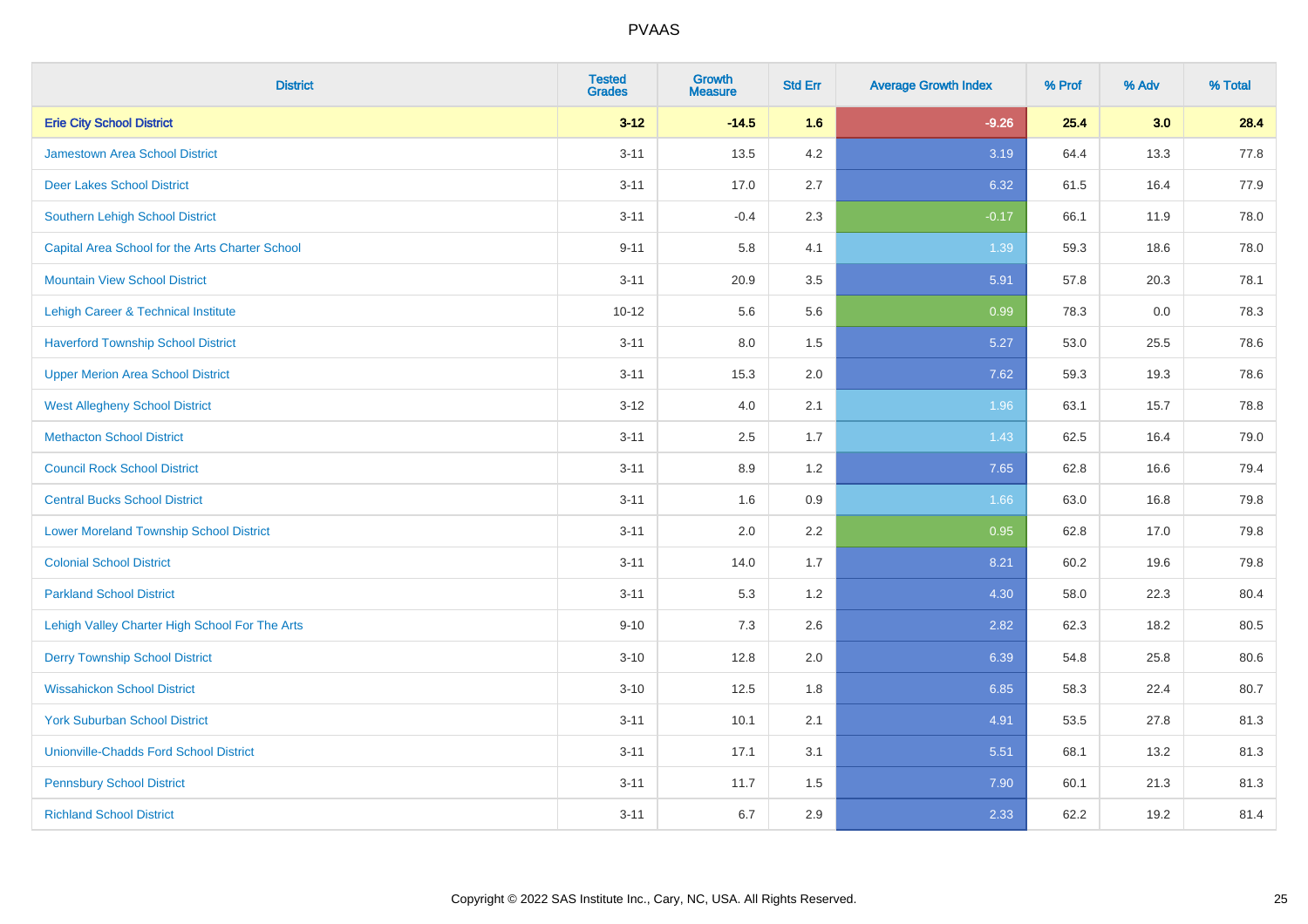| <b>District</b>                               | <b>Tested</b><br><b>Grades</b> | <b>Growth</b><br><b>Measure</b> | <b>Std Err</b> | <b>Average Growth Index</b> | % Prof | % Adv | % Total |
|-----------------------------------------------|--------------------------------|---------------------------------|----------------|-----------------------------|--------|-------|---------|
| <b>Erie City School District</b>              | $3 - 12$                       | $-14.5$                         | 1.6            | $-9.26$                     | 25.4   | 3.0   | 28.4    |
| <b>Franklin Regional School District</b>      | $3 - 11$                       | 2.0                             | 1.9            | 1.02                        | 66.7   | 15.5  | 82.1    |
| <b>Hampton Township School District</b>       | $3 - 11$                       | 5.1                             | 2.2            | 2.35                        | 54.0   | 28.2  | 82.2    |
| <b>Shanksville-Stonycreek School District</b> | $3 - 10$                       | 7.0                             | 5.9            | 1.20                        | 64.7   | 17.6  | 82.4    |
| <b>Springfield School District</b>            | $3 - 11$                       | 13.8                            | 1.7            | 7.99                        | 60.9   | 21.5  | 82.4    |
| <b>North Clarion County School District</b>   | $3 - 12$                       | 3.7                             | 4.3            | 0.85                        | 67.5   | 15.0  | 82.5    |
| Downingtown Area School District              | $3 - 11$                       | 12.1                            | 1.1            | 10.67                       | 60.0   | 23.5  | 83.6    |
| <b>Bethel Park School District</b>            | $3 - 11$                       | 5.6                             | 1.8            | 3.18                        | 65.3   | 18.6  | 83.9    |
| <b>State College Area School District</b>     | $3 - 11$                       | 20.5                            | 1.4            | 14.33                       | 58.0   | 25.9  | 84.0    |
| <b>Jenkintown School District</b>             | $3 - 11$                       | 12.5                            | 4.4            | 2.84                        | 54.6   | 29.6  | 84.1    |
| <b>Cumberland Valley School District</b>      | $3 - 12$                       | 18.5                            | 1.3            | 14.64                       | 60.7   | 23.4  | 84.1    |
| <b>Penn-Trafford School District</b>          | $3 - 11$                       | 13.4                            | 1.7            | 7.87                        | 62.3   | 21.9  | 84.2    |
| <b>Pine-Richland School District</b>          | $3 - 11$                       | 11.5                            | 1.8            | 6.31                        | 60.6   | 24.4  | 85.0    |
| <b>Great Valley School District</b>           | $3 - 11$                       | 15.0                            | 1.9            | 7.98                        | 50.0   | 35.0  | 85.0    |
| Fox Chapel Area School District               | $3 - 11$                       | 9.8                             | 1.8            | 5.36                        | 56.6   | 28.6  | 85.2    |
| <b>Norwin School District</b>                 | $3 - 11$                       | 18.0                            | 1.7            | 10.37                       | 58.5   | 27.0  | 85.4    |
| <b>Lower Merion School District</b>           | $3 - 11$                       | 19.0                            | 1.3            | 14.93                       | 55.6   | 29.9  | 85.5    |
| <b>Upper Dublin School District</b>           | $3 - 12$                       | 15.4                            | 1.8            | 8.53                        | 60.8   | 24.8  | 85.6    |
| Mt Lebanon School District                    | $3 - 11$                       | $-1.0$                          | 1.5            | $-0.70$                     | 61.9   | 24.0  | 85.9    |
| <b>Peters Township School District</b>        | $3 - 11$                       | 5.0                             | 1.8            | 2.76                        | 59.8   | 26.1  | 85.9    |
| <b>Garnet Valley School District</b>          | $3 - 10$                       | 10.9                            | 1.7            | 6.53                        | 67.1   | 19.0  | 86.1    |
| <b>West Chester Area School District</b>      | $3 - 11$                       | 12.6                            | 1.2            | 10.38                       | 66.8   | 20.2  | 87.0    |
| <b>Wallingford-Swarthmore School District</b> | $3 - 10$                       | 0.9                             | 2.4            | 0.38                        | 64.4   | 22.7  | 87.1    |